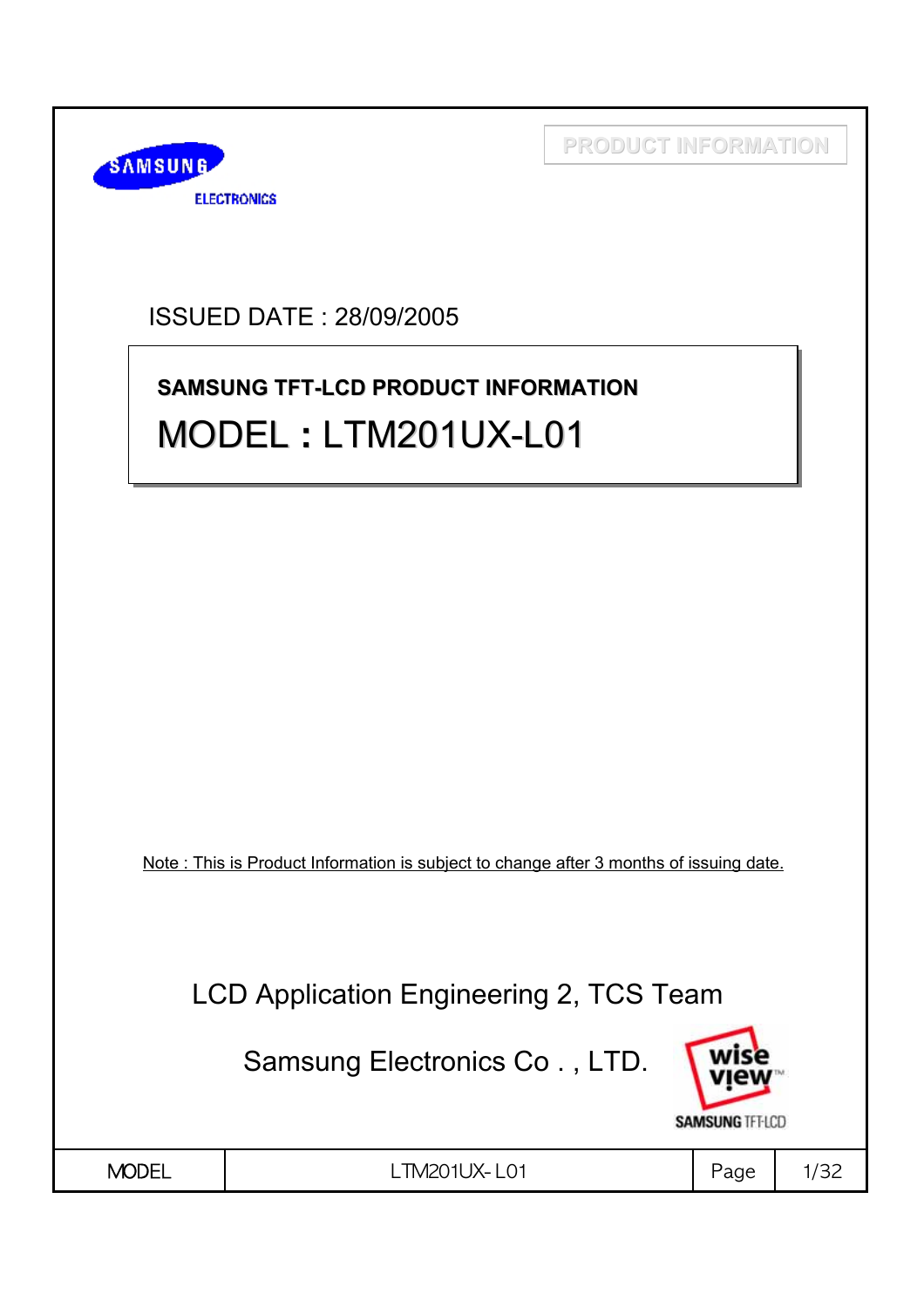# **Contents PRODUCT INFORMATION**

| 3.1 TFT LCD Module<br>3.2 Back Light Unit                             |                                                                                                                                                                                              |      |      |
|-----------------------------------------------------------------------|----------------------------------------------------------------------------------------------------------------------------------------------------------------------------------------------|------|------|
| 4.1 TFT LCD Module<br>4.2 Back Light Unit                             |                                                                                                                                                                                              |      |      |
|                                                                       |                                                                                                                                                                                              |      |      |
| 5.1 Input Signal & Power<br>5.2 LVDS Interface<br>5.3 Back Light Unit | 5.4 Input Signals, Basic Display Colors and Gray Scale of Each Color                                                                                                                         |      |      |
|                                                                       | 6.1 Timing Parameters (DE only mode)<br>6.2 Timing Diagrams of interface Signal (DE only mode)<br>6.3 Power ON/OFF Sequence<br>6.4 LVDS Input Characteristics<br>6.5 VDD Power Dip Condition |      |      |
|                                                                       |                                                                                                                                                                                              |      |      |
| 8.1 Handling<br>8.2 Storage<br>8.3 Operation<br>8.4 Others            |                                                                                                                                                                                              |      |      |
|                                                                       |                                                                                                                                                                                              |      |      |
| <b>MODEL</b>                                                          | LTM201UX-L01                                                                                                                                                                                 | Page | 2/32 |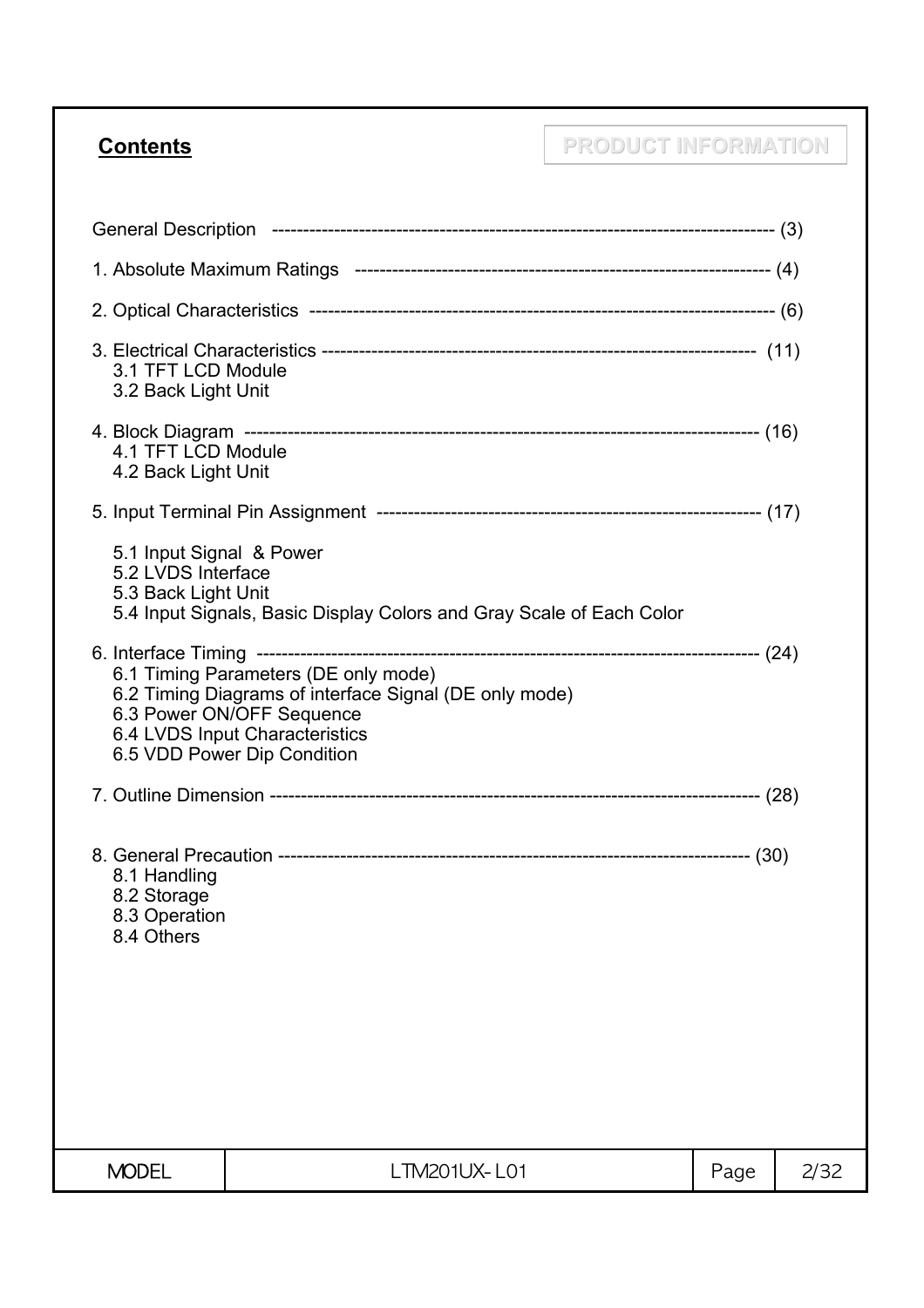#### **General Description**

#### **PRODUCT INFORMATION**

#### **Description**

LTM201UX-L01is a color active matrix liquid crystal display (LCD) that uses amorphous silicon TFT(Thin Film Transistor) as switching components. This model is composed of a TFT LCD panel, a driver circuit and a back light unit. The resolution of a [20.1"] is [1600 x 1200] and this model can display up to [16.7 millions] colors.

#### **Features**

- RoHS compliance (Pb-free)
- $\blacksquare$  TCO'03
- High contrast ratio, high aperture ratio, fast response time
- TN(Twisted Nematic) mode
- 2 dual CCFTs(Cold Cathode Fluorescent Tube)
- DE(Data Enable) mode
- LVDS (Low Voltage Differential Signaling) interface (2pixel/clock)
- **COMPACT SIZE DESIGN**

#### **Applications**

- Workstation & desktop monitors
- Display terminals for AV application products
- **Monitors for industrial machine**
- \* If the module is used to other applications besides the above, please contact SEC in advance.

#### **General Information**

| <b>Items</b>               |  | Specification               | Unit            | <b>Note</b> |  |
|----------------------------|--|-----------------------------|-----------------|-------------|--|
| <b>Pixel Pitch</b>         |  | $0.255(H) \times 0.255(W)$  | mm              |             |  |
| <b>Active Display Area</b> |  | $408(H) \times 306(V)$      | mm              |             |  |
| <b>Surface Treatment</b>   |  | Haze 44%, Hard-coating (3H) |                 |             |  |
| <b>Display Colors</b>      |  | $16.7M$ (6bits + Hi-FRC)    | colors          |             |  |
| <b>Number of Pixels</b>    |  | 1600 x 1200                 | pixel           |             |  |
| <b>Pixel Arrangement</b>   |  | <b>RGB</b> vertical stripe  |                 |             |  |
| Display Mode               |  | Normally White              |                 |             |  |
| <b>Power Consumption</b>   |  | 25.5 Watt (Typ.)            |                 |             |  |
| Luminance of White         |  | 300(Typ.)                   | $\text{cd/m}^2$ |             |  |
|                            |  |                             |                 |             |  |
| <b>MODEL</b>               |  | LTM201UX-L01                | Page            | 3/32        |  |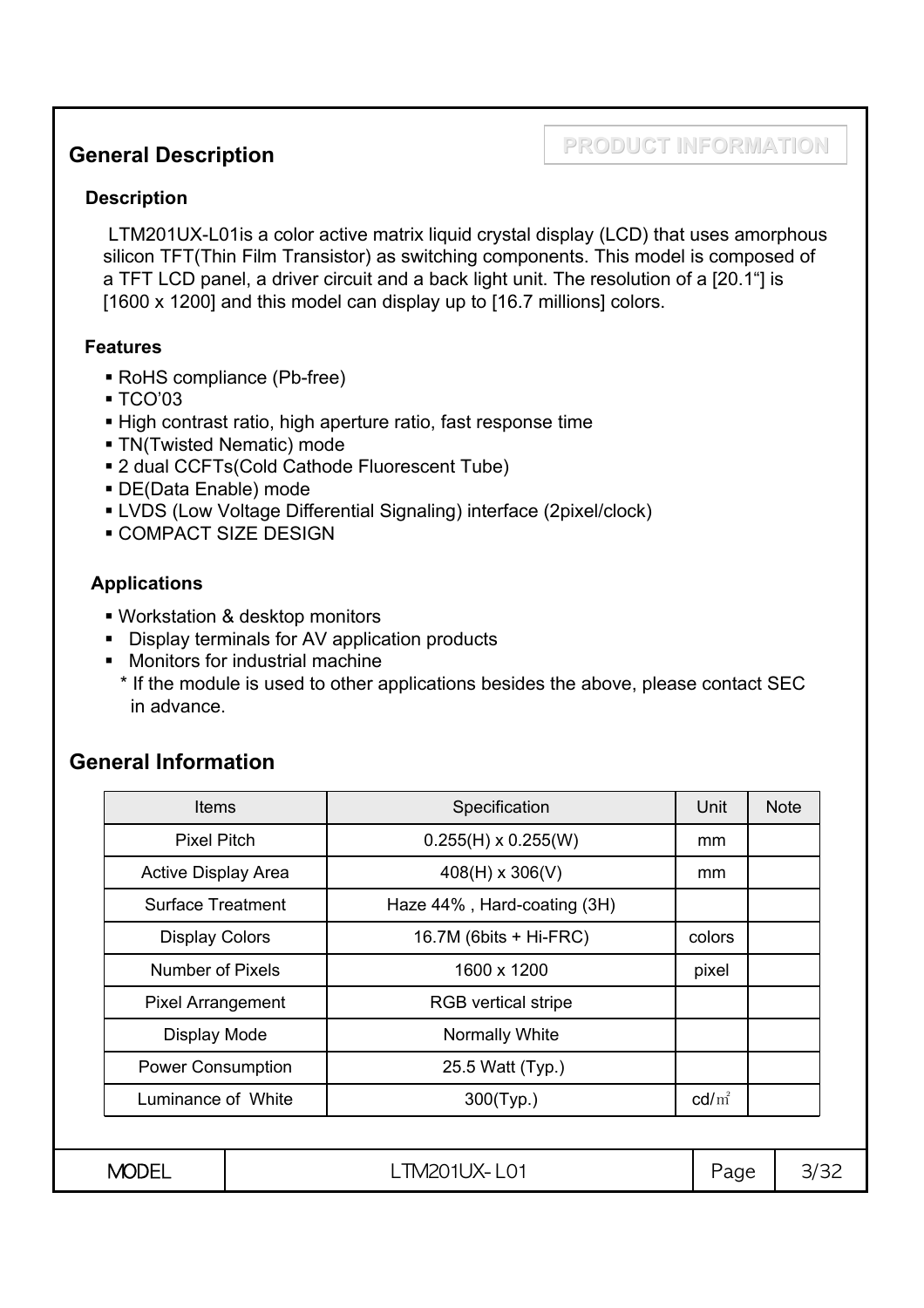#### **Mechanical Information**

| Item           |                | Min.  | Typ.                         | Max.  | Unit | <b>Note</b>          |
|----------------|----------------|-------|------------------------------|-------|------|----------------------|
| Module<br>size | Horizontal (H) | 431.5 | 432.0                        | 432.5 | mm   |                      |
|                | Vertical (V)   | 331.0 | 331.5                        | 332.0 | mm   | w/o inverter ass'y   |
|                | Depth (D)      |       | $\qquad \qquad \blacksquare$ | 25.5  | mm   |                      |
| Weight         |                |       | $\qquad \qquad \blacksquare$ | 3250  | g    | LCD module only      |
|                |                |       | ۰                            |       | g    | w/ Inverter assembly |

Note (1) Mechanical tolerance is  $\pm$  0.5mm unless there is a special comment.

# **1. Absolute Maximum Ratings**

If the condition exceeds maximum ratings, it can cause malfunction or unrecoverable damage to the device.

| Item                                        | Symbol                      | Min.                        | Max.    | Unit | <b>Note</b> |         |
|---------------------------------------------|-----------------------------|-----------------------------|---------|------|-------------|---------|
|                                             | <b>Power Supply Voltage</b> |                             | GND-0.5 | 6.5  | V           | (1)     |
| Data Signal                                 |                             | $V_{sig}$                   |         | 5    | V           |         |
| Storage temperature                         |                             | ${\mathsf T}_{\text{STG}}$  | $-25$   | 60   | Ĉ           | (2)     |
| Glass surface<br>temperature<br>(Operation) | Center                      | $\mathsf{T}_{\mathsf{OPR}}$ | 0       | 50   | Ĉ           | (2),(5) |
|                                             | T. Uniformity               | $\triangle$ T               |         | 10   | ົ           |         |
| Shock (non - operating)                     |                             | $S_{\text{nop}}$            |         | 50   | G           | (3)     |
| Vibration (non - operating)                 |                             | $V_{\mathsf{nop}}$          |         | 1.0  | G           | (4)     |

Note (1) Ta=  $25 \pm 2$  °C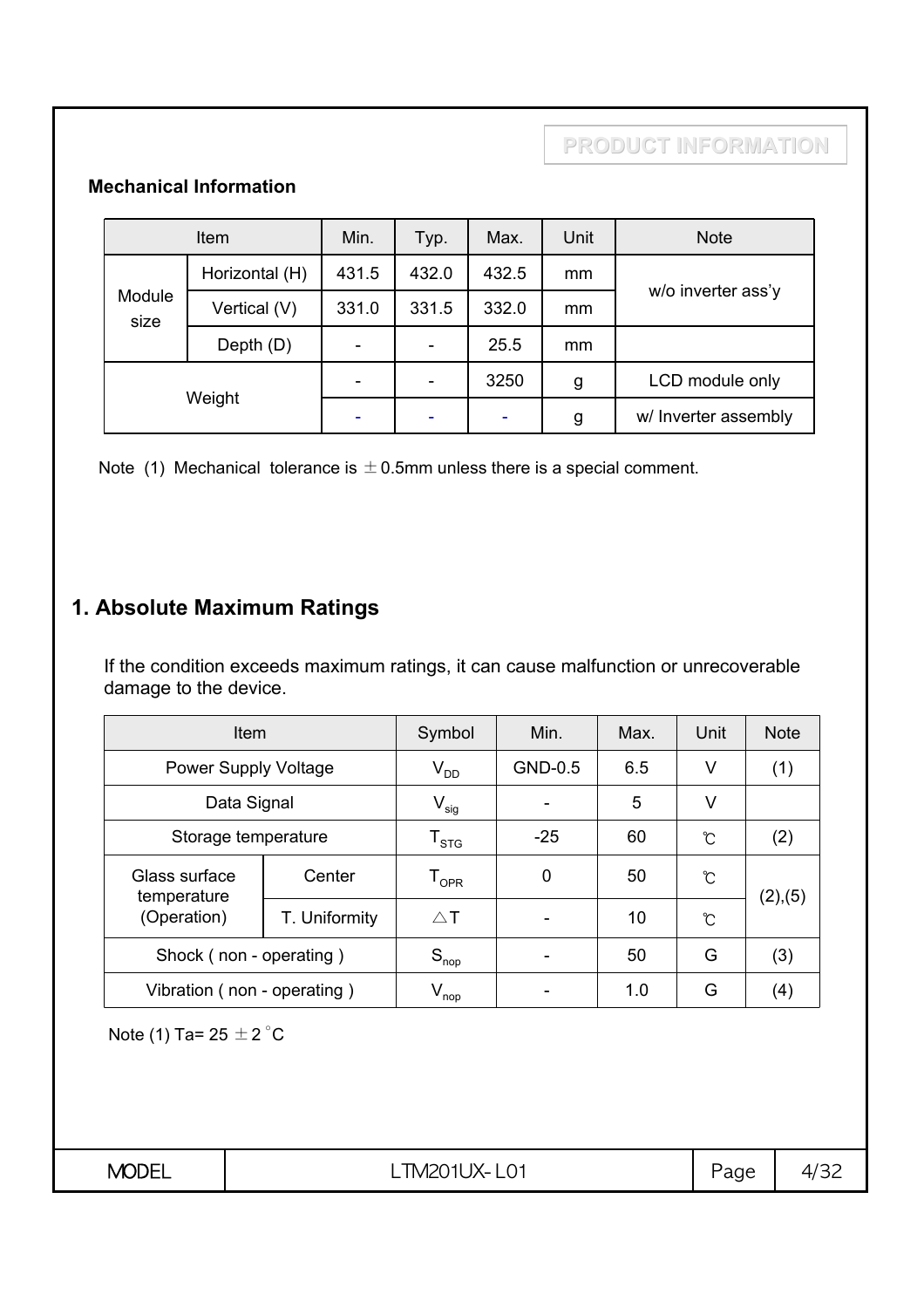

- (2) Temperature and relative humidity range are shown in the figure below.
	- a. 90 % RH Max. (Ta  $\leq$  39 °C)
	- b. Maximum wet-bulb temperature at 39 °C or less. (Ta  $\leq$  39 °C)
	- c. No condensation
- (3) 11ms, sine wave, one time for  $\pm X$ ,  $\pm Y$ ,  $\pm Z$  axis
- $(4)$  10-300 Hz, Sweep rate 10min, 30min for X, Y, Z axis





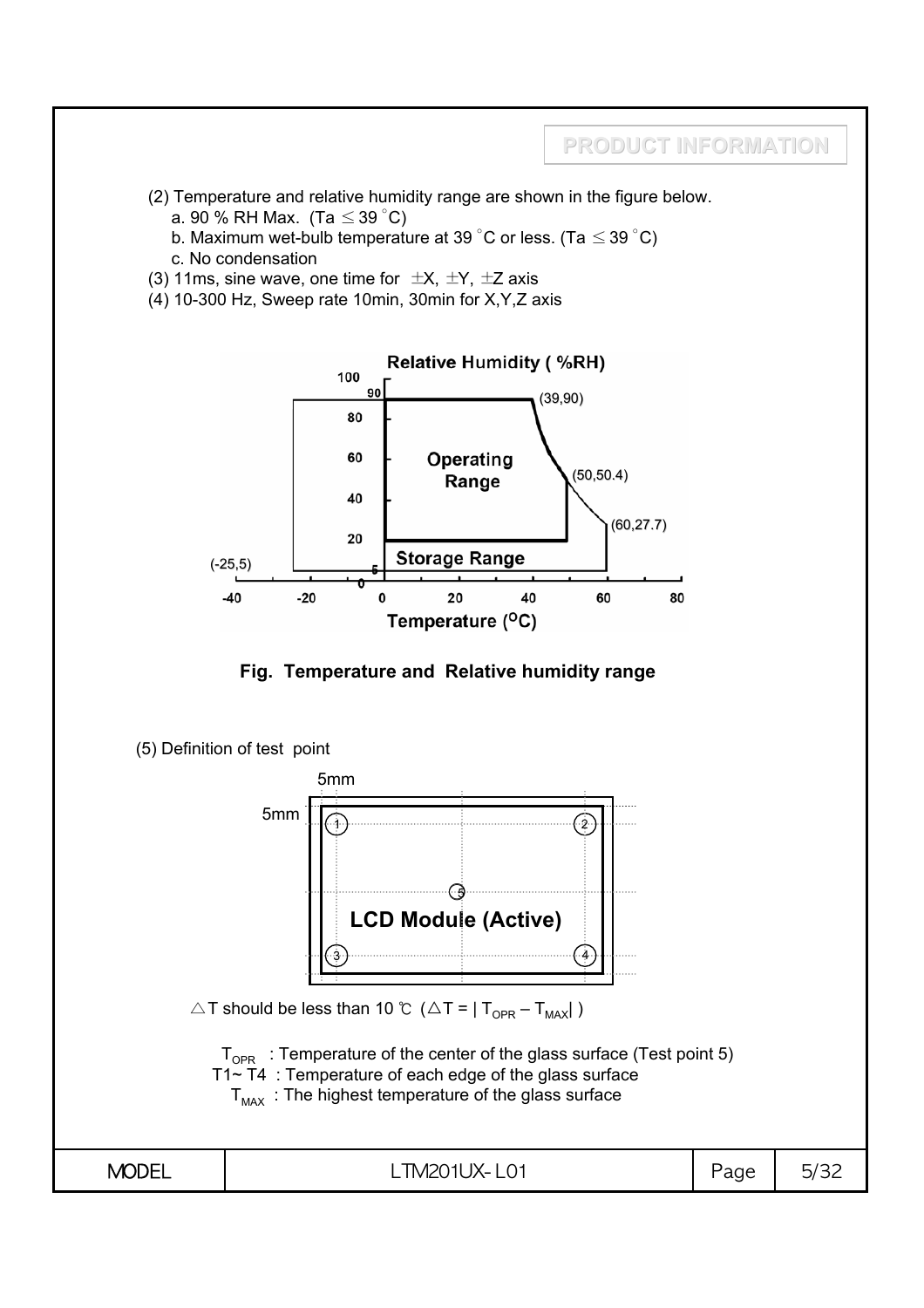# **2. Optical Characteristics <b>PRODUCT INFORMATION**

The optical characteristics should be measured in a dark room or equivalent. Measuring equipment : TOPCON BM-7,SPECTRORADIOMETER SR-3

|                                             |             |               |                                                                                                         |                |       |                |       | (18 – 20 $\pm$ 2 U, VDD-3V, IV– 60HZ, IDULN-60.ZIVIHZ, IL – 73IIIAIIIIS) |
|---------------------------------------------|-------------|---------------|---------------------------------------------------------------------------------------------------------|----------------|-------|----------------|-------|--------------------------------------------------------------------------|
| Item                                        |             | Symbol        | Condition                                                                                               | Min.           | Typ.  | Max.           | Unit  | <b>Note</b>                                                              |
| <b>Contrast Ratio</b><br>(Center of screen) |             | C/R           |                                                                                                         | 500            | 800   |                |       | (3)<br>SR-3                                                              |
| Response                                    | Rising      | Tr            |                                                                                                         |                | 1.0   | 3.0            |       | (5)                                                                      |
| Time                                        | Falling     | <b>Tf</b>     |                                                                                                         |                | 4.0   | 8.0            | msec  | <b>BM-7</b>                                                              |
| Luminance of White<br>(Center of screen)    |             | $Y_L$         |                                                                                                         | 250            | 300   |                | cd/m2 | (6)<br>SR-3                                                              |
|                                             |             | <b>Rx</b>     |                                                                                                         | 0.610          | 0.640 | 0.670          |       |                                                                          |
|                                             | Red         | Ry            |                                                                                                         | 0.300          | 0.330 | 0.360          |       |                                                                          |
|                                             |             | Gx            | Normal                                                                                                  | 0.270          | 0.300 | 0.330          |       |                                                                          |
| Color                                       | Green       | Gy            | $\begin{array}{c} \theta_{\mathsf{L},\mathsf{R}}{=}0 \\ \theta_{\mathsf{U},\mathsf{D}}{=}0 \end{array}$ | 0.570          | 0.600 | 0.630          |       |                                                                          |
| Chromaticity                                | Blue        | Bx            |                                                                                                         | 0.120          | 0.150 | 0.180          |       |                                                                          |
| (CIE 1931)                                  |             | By            | Viewing<br>Angle                                                                                        | 0.020          | 0.060 | 0.090          |       |                                                                          |
|                                             | White       | Wx            |                                                                                                         | 0.283          | 0.313 | 0.343          |       |                                                                          |
|                                             |             | Wy            |                                                                                                         | 0.299          | 0.329 | 0.359          |       | (7), (8)                                                                 |
|                                             |             | Ru'           |                                                                                                         | $\overline{a}$ | 0.451 | $\overline{a}$ |       | SR-3                                                                     |
|                                             | Red         | Rv'           |                                                                                                         |                | 0.523 | $\overline{a}$ |       |                                                                          |
|                                             |             | Gu'           |                                                                                                         | $\overline{a}$ | 0.125 | $\overline{a}$ |       |                                                                          |
| Color<br>Chromaticity                       | Green       | Gv'           |                                                                                                         | $\blacksquare$ | 0.563 | $\blacksquare$ |       |                                                                          |
| (CIE 1976)                                  | <b>Blue</b> | Bu'           |                                                                                                         | $\blacksquare$ | 0.175 | $\blacksquare$ |       |                                                                          |
|                                             |             | Bv'           |                                                                                                         | $\blacksquare$ | 0.158 | $\blacksquare$ |       |                                                                          |
|                                             |             | Wu'           |                                                                                                         | $\blacksquare$ | 0.198 | $\blacksquare$ |       |                                                                          |
|                                             | White       | Wv'           |                                                                                                         | $\blacksquare$ | 0.468 | $\blacksquare$ |       |                                                                          |
| C.G.L<br>(ACC ONLY)                         | White       | $\Delta$ u'v' |                                                                                                         |                | 0.018 |                |       | (9)                                                                      |

 $(75 + 2^{\circ}C)$  (IDD-5)( figure fDCLK-65.2MHz, IL = 7.5mArms)

\* C.G.L : Color Grayscale Linearity (continue to the next page)

**MODEL** | LTM201UX-L01 | Page | 6/32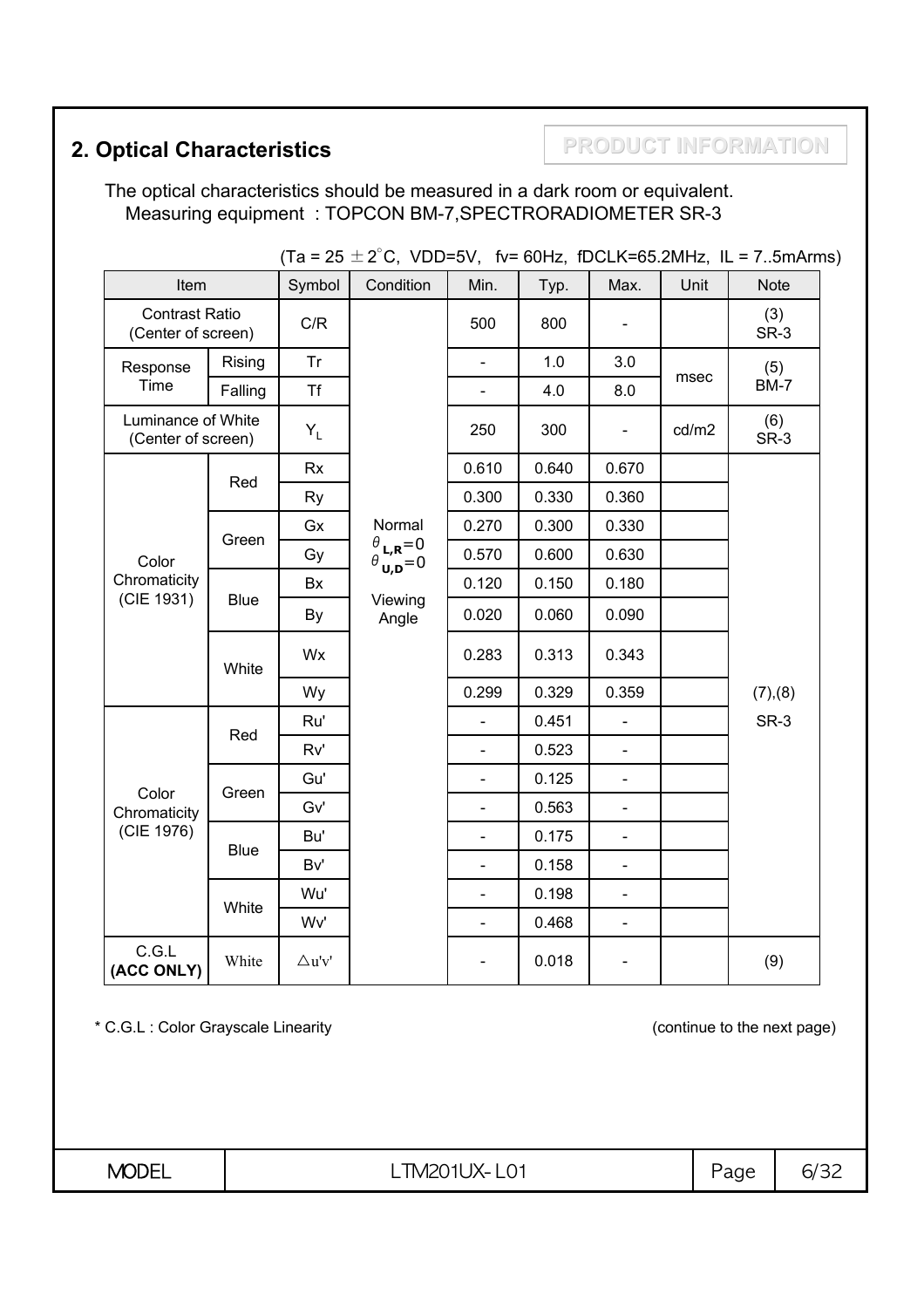| Item                                       |      | Symbol                            | Condition   | Min.                     | Typ.                     | Max. | Unit    | <b>Note</b> |
|--------------------------------------------|------|-----------------------------------|-------------|--------------------------|--------------------------|------|---------|-------------|
| <b>Color Gamut</b>                         |      |                                   |             | $\overline{\phantom{0}}$ | 72                       |      | $\%$    |             |
| Color Temperature                          |      |                                   |             |                          | 6500                     |      | K       |             |
|                                            | Hor. | $\theta_L$                        |             | 70                       | 80                       |      |         |             |
| Viewing                                    |      | $\theta_R$                        | $CR \ge 10$ | 70                       | 80                       |      |         | (8)         |
| Angle                                      | Ver. | $\theta$ U                        |             | 70                       | 80                       |      | Degrees | SR-3        |
|                                            |      | $\theta_{\texttt{D}}$<br>70<br>80 |             |                          |                          |      |         |             |
| <b>Brightness Uniformity</b><br>(9 Points) |      | $B_{uni}$                         |             | $\overline{\phantom{a}}$ | $\overline{\phantom{a}}$ | 25   | $\%$    | (4)<br>SR-3 |

Note (1) Test Equipment Setup

The measurement should be executed in a stable, windless and dark room between 30min after lighting the back light at the given temperature for stabilization of the back light. This should be measured in the center of screen.

Single lamp current : 6.5mA Environment condition : Ta =  $25 \pm 2^{\circ}$ C

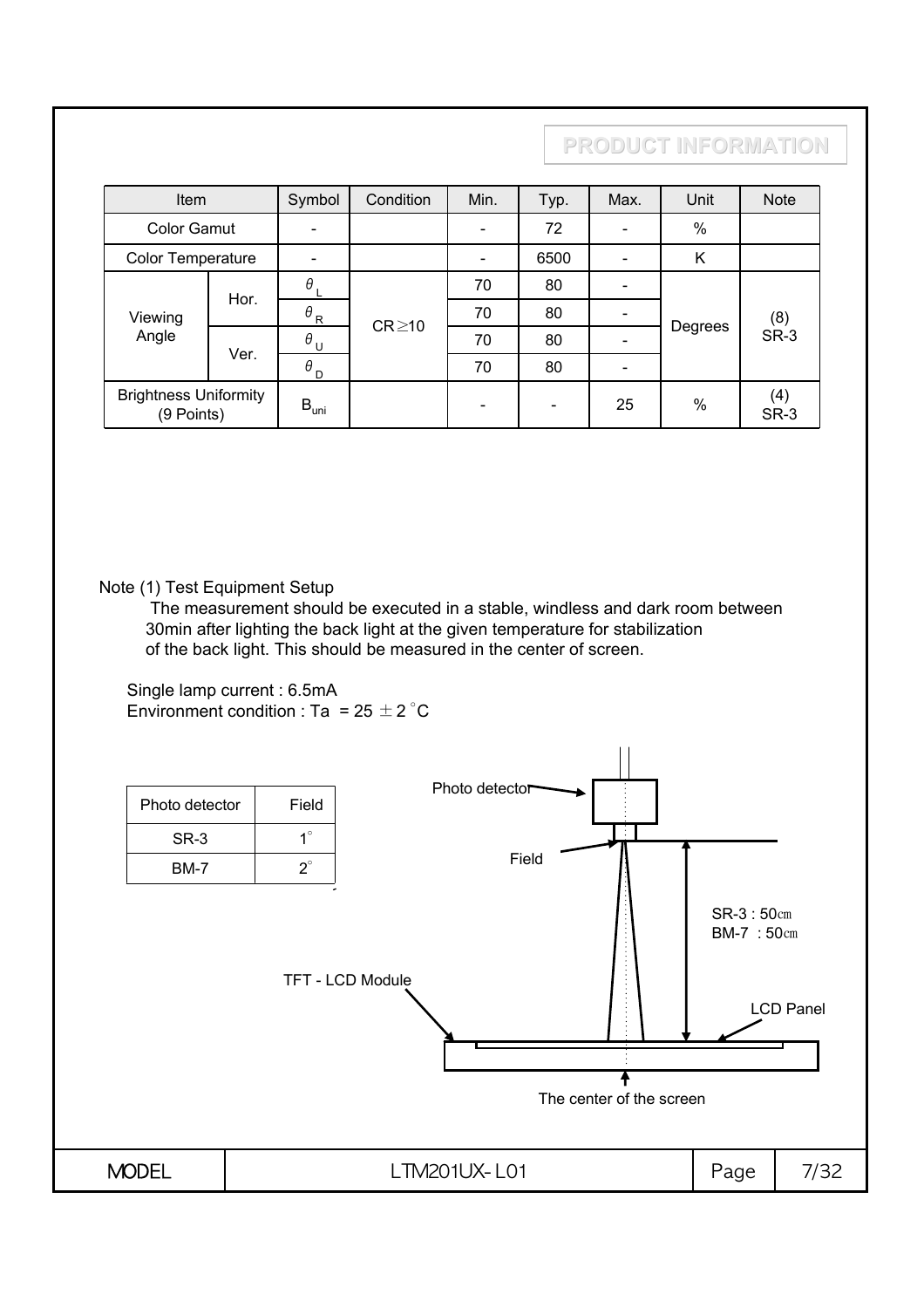

Note (3) Definition of Contrast Ratio (C/R) : Ratio of gray max (Gmax) & gray min (Gmin) at the center point⑤ of the panel

$$
CR = \frac{G \max}{G \min}
$$

Gmax : Luminance with all pixels white Gmin : Luminance with all pixels black

Note (4) Definition of 9 points brightness uniformity

$$
Buni = 100 \times \frac{(B \max - B \min)}{B \max}
$$

Bmax : Maximum brightness Bmin : Minimum brightness

Note (5) Definition of Response time : Sum of Tr, Tf

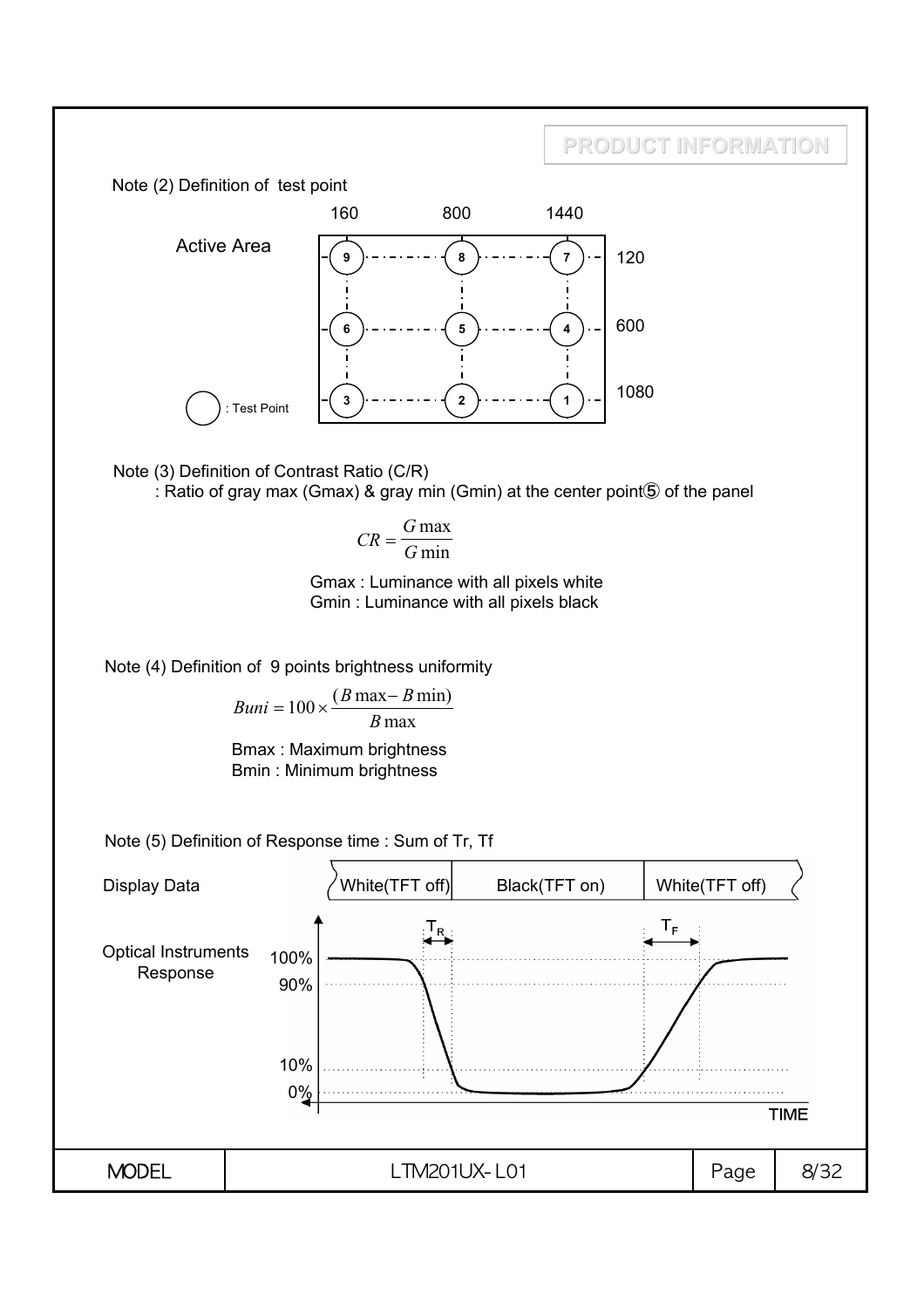|              | Note (6) Definition of Luminance of White : Luminance of white at center point (5)                             | PRODUCT INFORMATION   |      |      |
|--------------|----------------------------------------------------------------------------------------------------------------|-----------------------|------|------|
|              | Note (7) Definition of Color Chromaticity (CIE 1931, CIE1976)                                                  |                       |      |      |
|              | Color coordinate of Red, Green, Blue & White at center point 5<br>Note (8) Definition of Viewing Angle         |                       |      |      |
|              | : Viewing angle range ( $CR \ge 10$ )<br>$\Theta_{\mathbf{u}}$<br>$\Theta_{\text{L}}$<br>$\Theta_{\textbf{D}}$ | $\Theta_{\mathbf{R}}$ |      |      |
| <b>MODEL</b> | LTM201UX-L01                                                                                                   |                       | Page | 9/32 |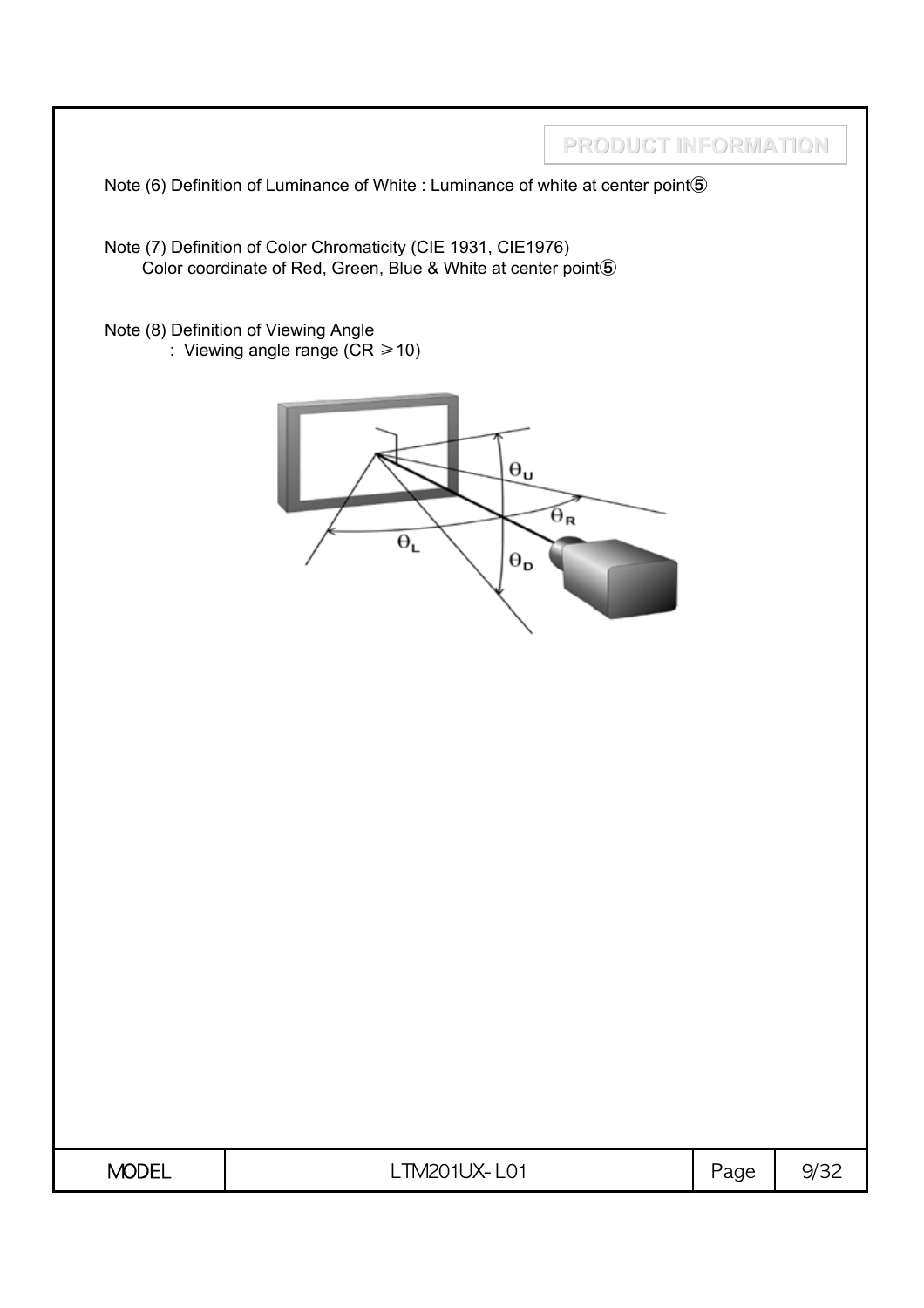Note (9) Color Grayscale Linearity

a. Test image : 100% full white pattern with a test pattern as below

b. Test pattern : Squares, 40mm by 40mm in size, filled with 255, 225, 195, 165, 135 and 105 grays steps should be arranged at the center⑤ of the screen.



c. Test method

-1<sup>st</sup> gray step : move a square of 255 gray level should be moved into the center of the screen and measure luminance and u' and v' coordinates.

- Next gray step : Move a 225 gray square into the center and measure both luminance and coordinates, too.

d. Test evaluation

$$
\Delta u' v' = \sqrt{(u'_{A} - u'_{B})^{2} + (v'_{A} - v'_{B})^{2}}
$$

Where A, B : 2 gray levels found to have the largest color differences between them i.e. get the largest Δu' and Δv' of each 6 pair of u' and v' and calculate the Δu'v'.

| <b>MODEL</b> | ᠇<br>L IM201<br>.<br>1ㅅㅡ<br>∟∪⊥<br>$\sim$ | $\sqrt{2}$<br>Page | $O/\tilde{=}$<br>ັ |
|--------------|-------------------------------------------|--------------------|--------------------|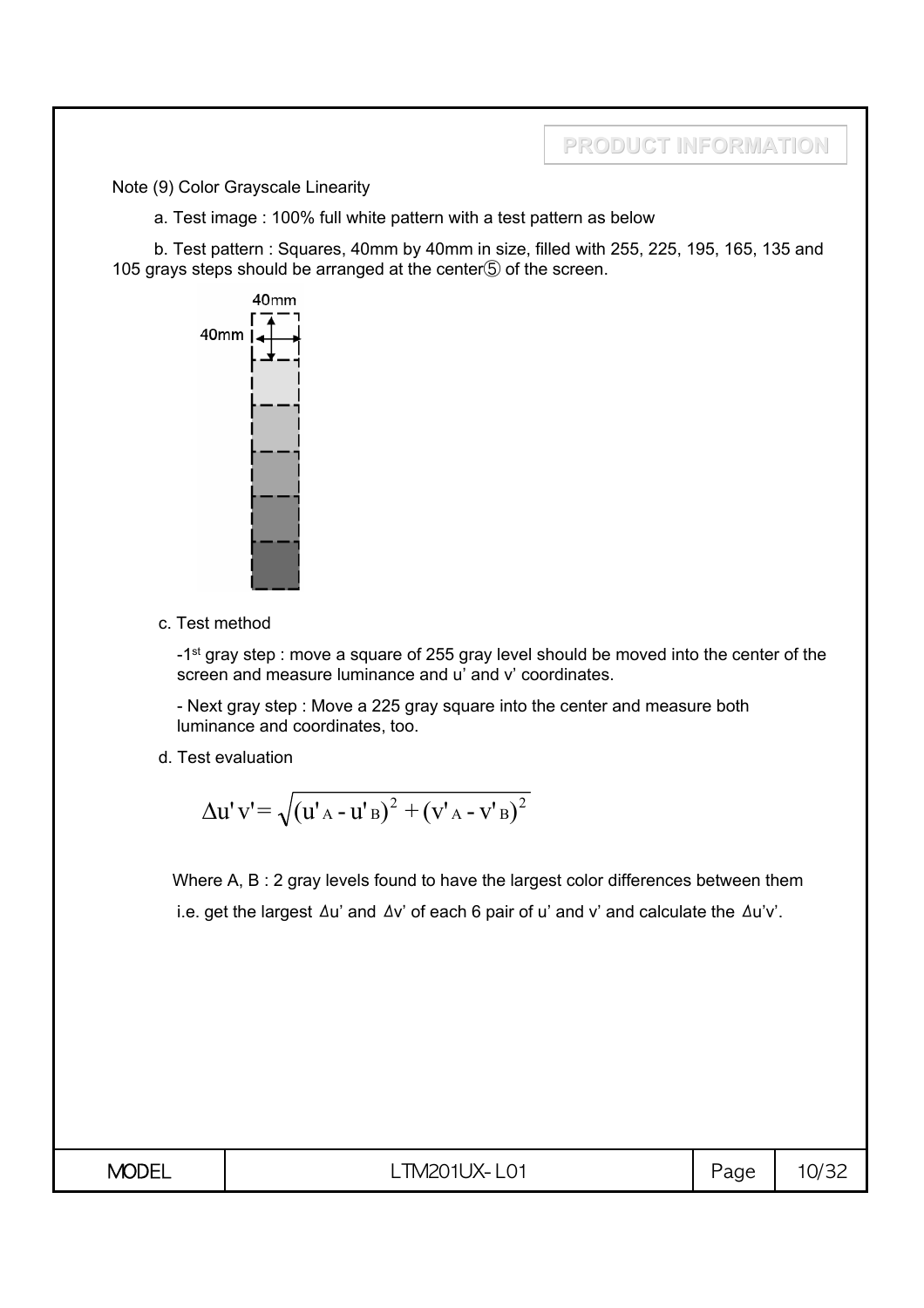### **3. Electrical Characteristics**

**PRODUCT INFORMATION**

#### 3.1 TFT LCD Module

The connector for display data & timing signal should be connected.

|                                             |                                               |                           |                      |      |                         |            | $Ta = 25^{\circ}C$ |
|---------------------------------------------|-----------------------------------------------|---------------------------|----------------------|------|-------------------------|------------|--------------------|
| Item                                        |                                               | Symbol                    | Min.                 | Typ. | Max.                    | Unit       | <b>Note</b>        |
|                                             | <b>Voltage of Power Supply</b>                | $V_{DD}$                  | 4.5                  | 5.0  | 5.5                     | V          | (1)                |
|                                             | Differential Input                            | High                      |                      |      | $+100$                  | mV         | (2)                |
|                                             | Voltage for LVDS<br><b>Receiver Threshold</b> | Low                       | $-100$               |      |                         | mV         |                    |
|                                             | <b>LVDS</b> skew                              | $\mathfrak{t}_{\rm SKEW}$ | $-380$               |      | 380                     |            | (3)                |
| <b>LVDS</b><br>Input<br>Characteri<br>stics | Differential input<br>voltage                 | $ V_{\text{ID}} $         | 200                  |      | 600                     | mV         | (4)                |
|                                             | Input voltage range<br>(single-ended)         | $V_{IN}$                  | $\mathbf 0$          |      | 2.4                     | V          | (4)                |
|                                             | Common mode<br>voltage                        | $V_{CM}$                  | $0+$<br>$ V_{ID} /2$ | 1.2  | $2.4 -$<br>$ V_{ID} /2$ | V          | (4)                |
|                                             | Input current                                 | $I_{IN}$                  |                      |      | ±10                     | $\mu$ A    | (5)                |
| Current of                                  | (a) Black                                     |                           |                      | 900  | 1200                    | mA         |                    |
| Power                                       | (b) White                                     | $I_{DD}$                  |                      | 650  | 800                     | mA         | (6),(7)            |
| Supply                                      | $(c)$ Dot                                     |                           |                      | 1200 | 1500                    | mA         |                    |
| <b>Vsync Frequency</b>                      |                                               | $f_V$                     | 50                   | 60   | 75                      | Hz         |                    |
| <b>Hsync Frequency</b>                      |                                               | $f_H$                     | 61.7                 | 74.1 | 93.2                    | kHz        |                    |
| Main Frequency                              |                                               | $f_{\mathsf{DCLK}}$       | 54.4                 | 65.2 | 85.0                    | <b>MHz</b> |                    |
| <b>Rush Current</b>                         |                                               | <b>I</b> RUSH             |                      |      | 4.0                     | A          | (8)                |

Note (1) The ripple voltage should be controlled under 10% of  $V_{DD}$ .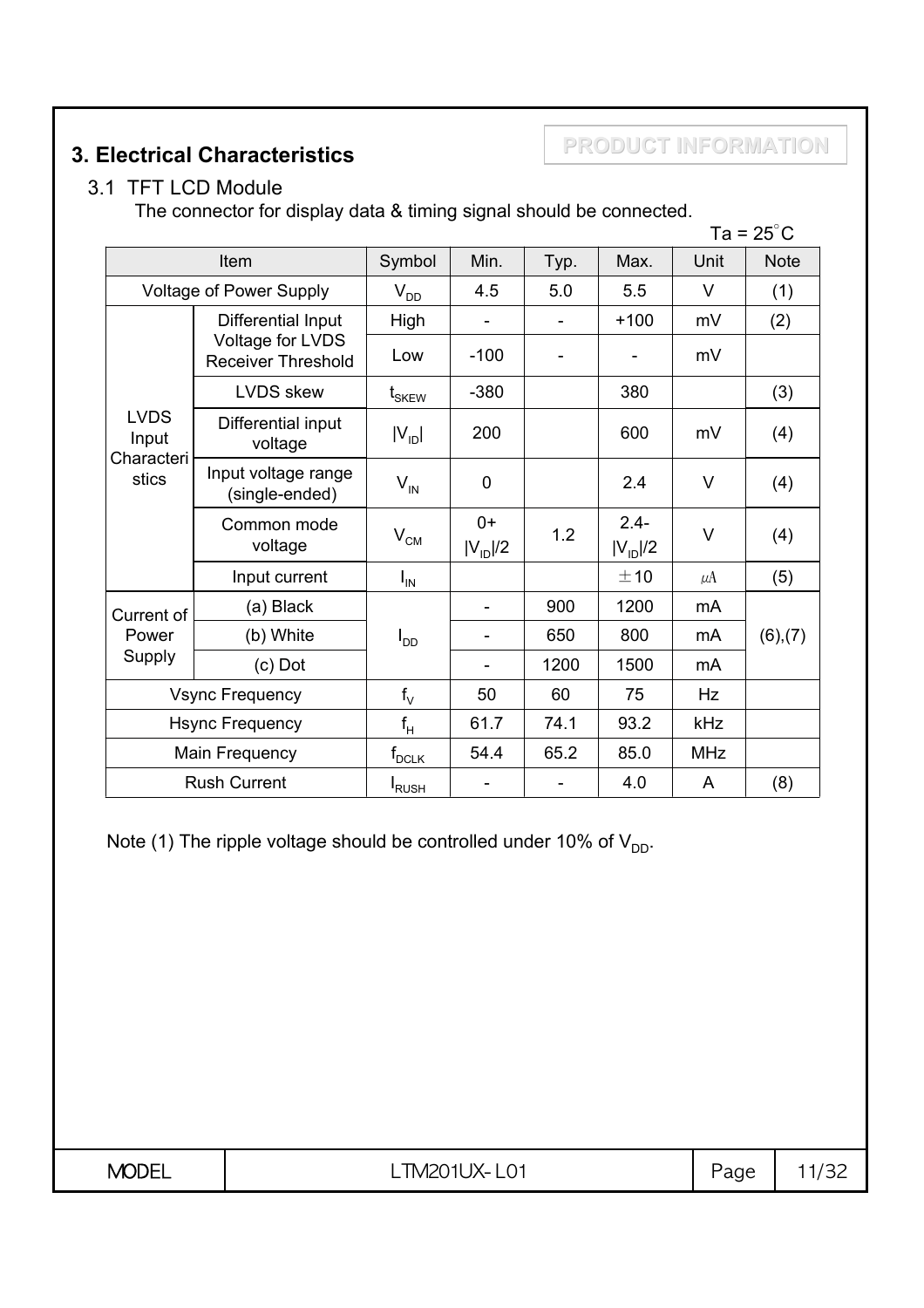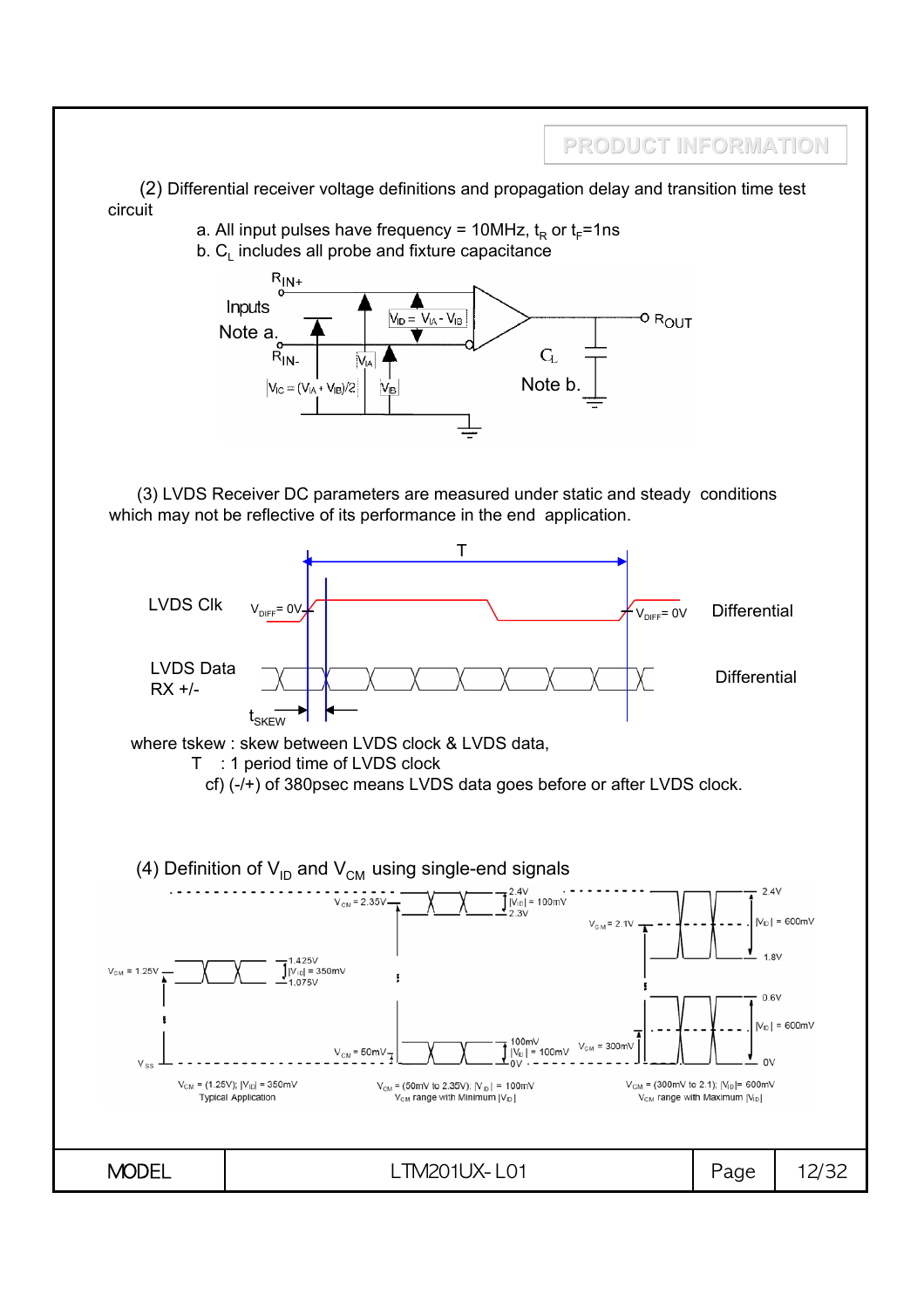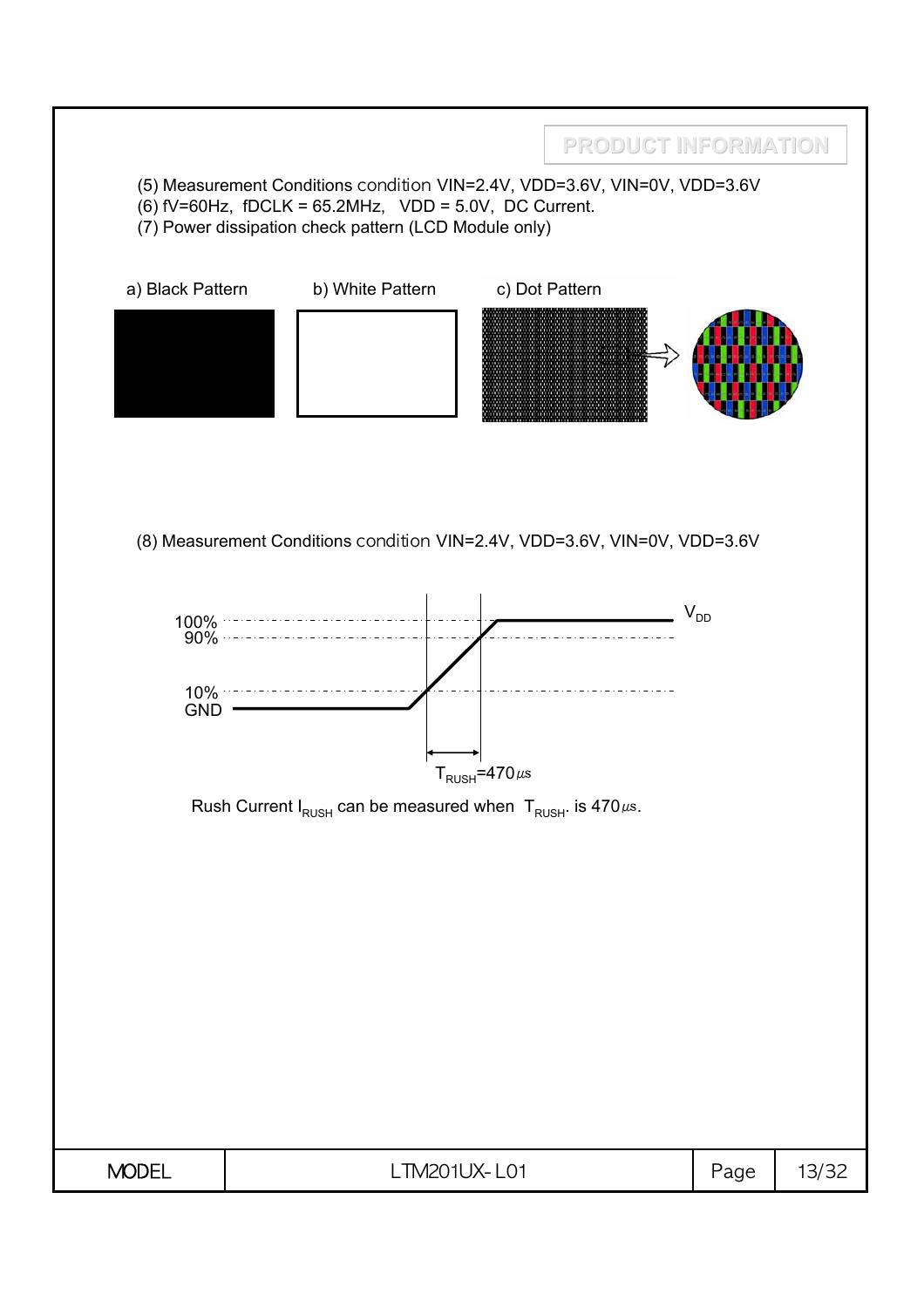#### 3.2 Back Light Unit

The back light unit is an edge - lighting type with 2 dual CCFTs ( Cold Cathode Fluorescent Tube ) The characteristics of two dual lamps are shown in the following tables.

| Ta=25 $\pm$ 2 $^{\circ}$ C |                                |                           |        |       |                                    |             |             |  |
|----------------------------|--------------------------------|---------------------------|--------|-------|------------------------------------|-------------|-------------|--|
|                            | Item                           | Symbol                    | Min.   | Typ.  | Max.                               | Unit        | <b>Note</b> |  |
|                            | Lamp Current                   | ı'                        | 3.0    | 7.5   | 8.0                                | mArms       | (1)         |  |
|                            | <b>Lamp Current Uniformity</b> | <sup>I</sup> UNI          |        |       | 25                                 | $\%$        | (2)         |  |
|                            | Lamp Voltage                   | $\mathsf{V}_{\mathsf{L}}$ |        | 650   |                                    | Vrms        |             |  |
| Lamp Frequency             |                                | $f_{\lfloor}$             | 40     |       | 60                                 | <b>kHz</b>  | (3)         |  |
|                            | <b>Operating Life Time</b>     |                           | 50,000 |       |                                    | Hour        | (4)         |  |
| Inverter                   | Asymmetry<br>rate              | Wasy                      |        |       | 10                                 | %           |             |  |
| waveform                   | <b>Distortion</b><br>rate      | Wdis                      | 1.2726 | 1.414 | 1.5554                             |             | (5)         |  |
| <b>Startup Voltage</b>     |                                | Vs                        |        |       | $0^{\circ}$ : 1,750<br>25℃: 1, 450 | <b>Vrms</b> | (6)         |  |

Note (1) Specified values are for a single lamp.

Lamp current is measured with current meter for high frequency as shown below. Refer to the following block diagram of the back light unit for more information.

| <b>LCD Module</b> | HOT(BLUE)<br>COLD(BLACK)<br>ata<br>HOT(WHITE)<br>COLD(WHITE)<br>mm<br>HOT(BLUE)<br>COLD(BLACK) $I_3$<br>nm<br>HOT(WHITE)<br>COLD(WHITE)<br>Fig. Measurement point of Lamp Current | <b>INVERTER</b><br>(SK1700) |       |
|-------------------|-----------------------------------------------------------------------------------------------------------------------------------------------------------------------------------|-----------------------------|-------|
| <b>MODEL</b>      | LTM201UX-L01                                                                                                                                                                      | Page                        | 14/32 |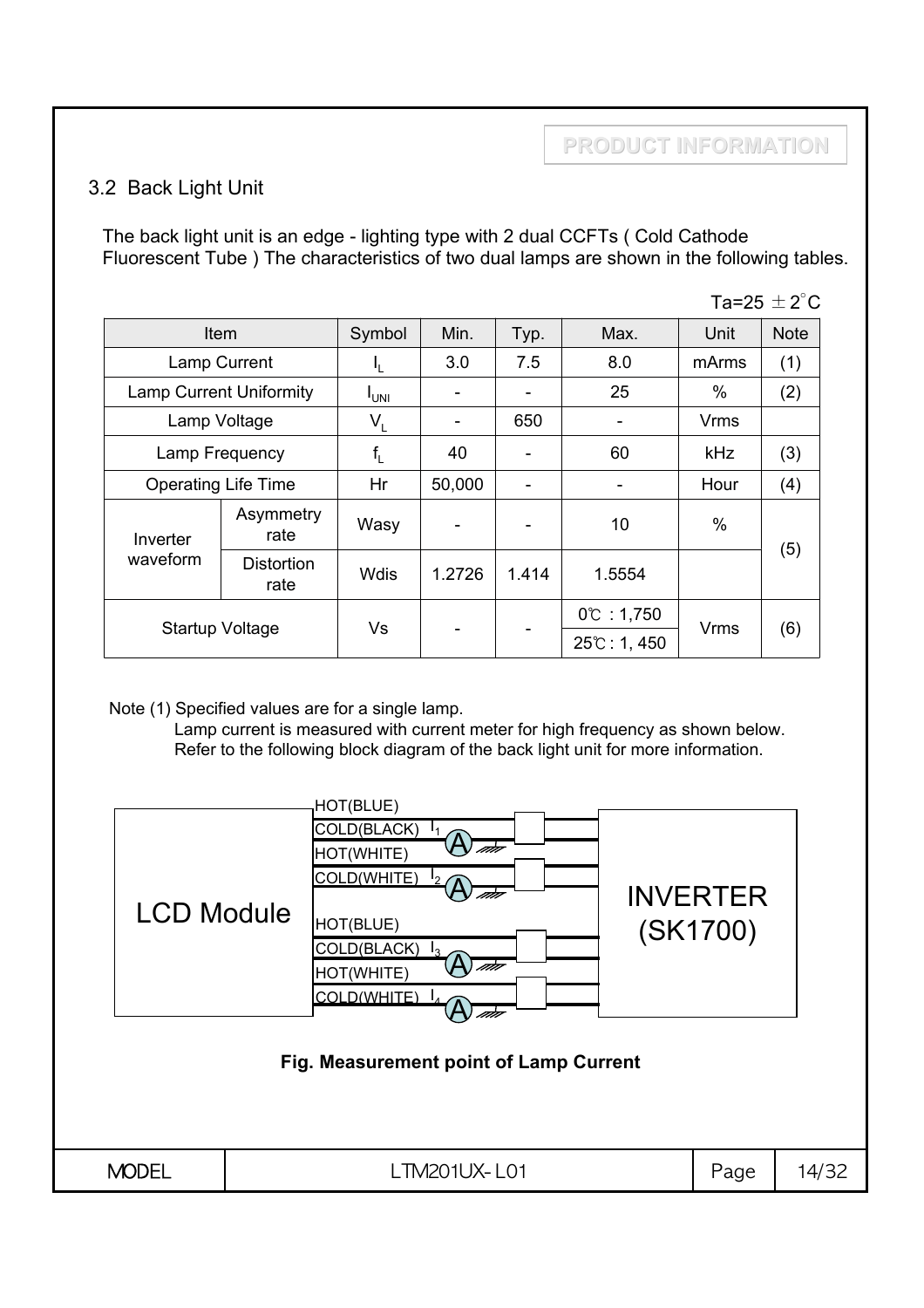(2) Define of Lamp current uniformity :  $I_{UMI}$ 

$$
I_{\text{UNI}} = \frac{|I_{\text{Max}} - I_{\text{Min}}|}{I_{\text{Max}}} \times 100
$$

 $I_{\text{max}}$ : Maximum lamp current  $I_{min}$  : Minimum lamp current

Lamp current uniformity  $I_{UNI}$  should be less than 25%

(3) Lamp frequency which may produce interference with horizontal synchronous frequency may cause line flow on the display. Therefore lamp frequency should be detached from the horizontal synchronous frequency and its harmonics as far as possible in order to avoid interference.

(4) Life time (Hr) is defined as the time when brightness of a lamp unit itself becomes 50% or less than its original value at the condition of Ta =  $25 \pm 2^{\circ}$ C and I<sub>1</sub> = 7.5mArms

(5) Designing a system inverter intended to have better display performance, power efficiency and lamp reliability.

They would help increase the lamp lifetime and reduce leakage current.

- a. The measurement should be done at typical lamp current.
- b. The asymmetry rate of the inverter waveform should be less than 10%.
- c. The distortion rate of the waveform should be  $\sqrt{2}$  with  $\pm$ 10% tolerance. - Inverter output waveform had better be more similar to ideal sine wave.



**Asymmetry rate** 

$$
\frac{|I_p - I_{-p}|}{I_{rms}} \times 100
$$

**Distortion rate** 

$$
\left|\frac{I_{\rm p}}{I_{rms}}\right| \text{ or } \left|\frac{I_{\rm -p}}{I_{rms}}\right|
$$

**Fig. Wave form of the inverter**

(6) If an inverter has shutdown function, it should keep its output for over 1 second even if the lamp connector is open. Otherwise the lamps may not be turned on.

|--|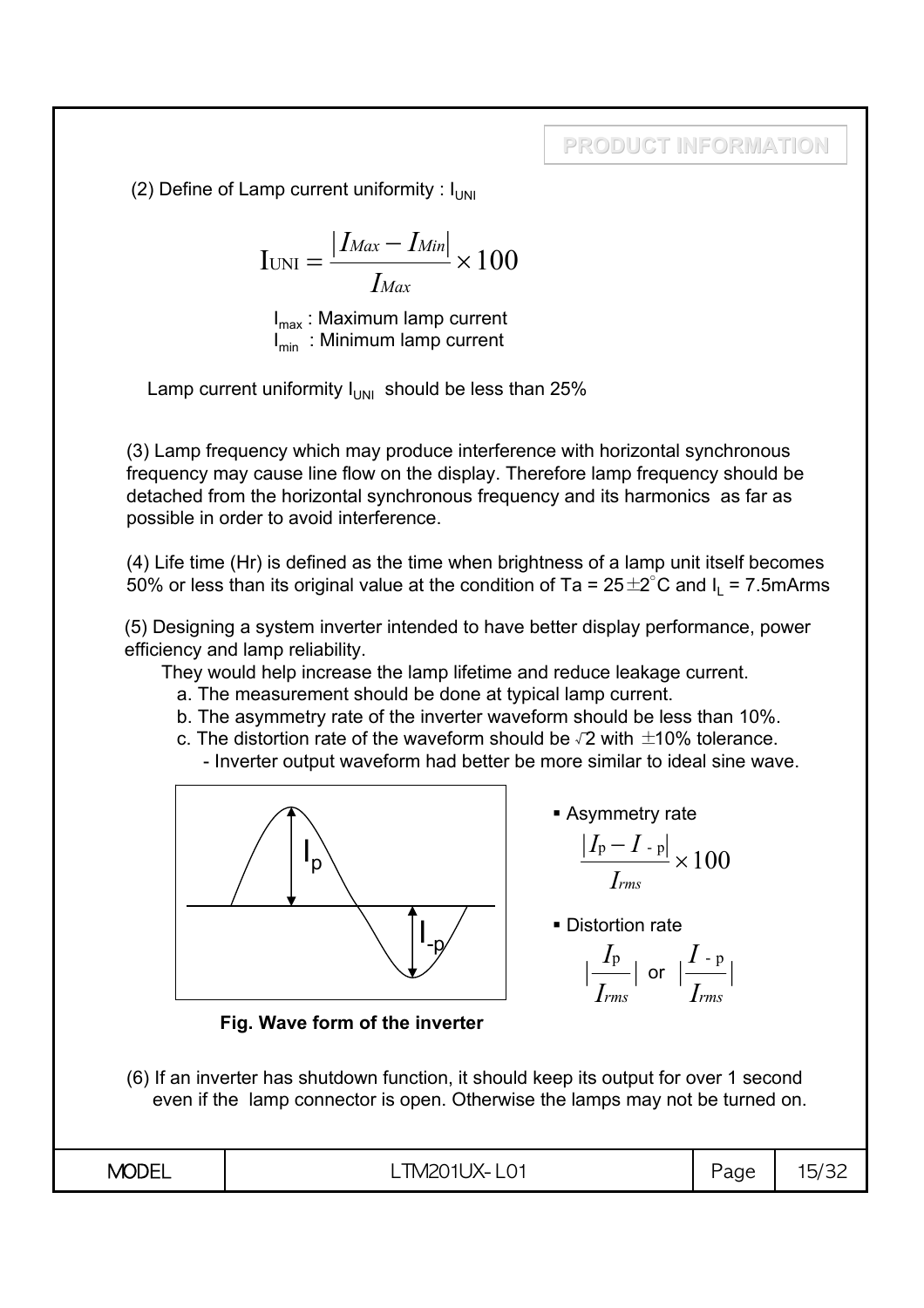**4. BLOCK DIAGRAM PRODUCT INFORMATION**

#### 4.1 TFT LCD Module

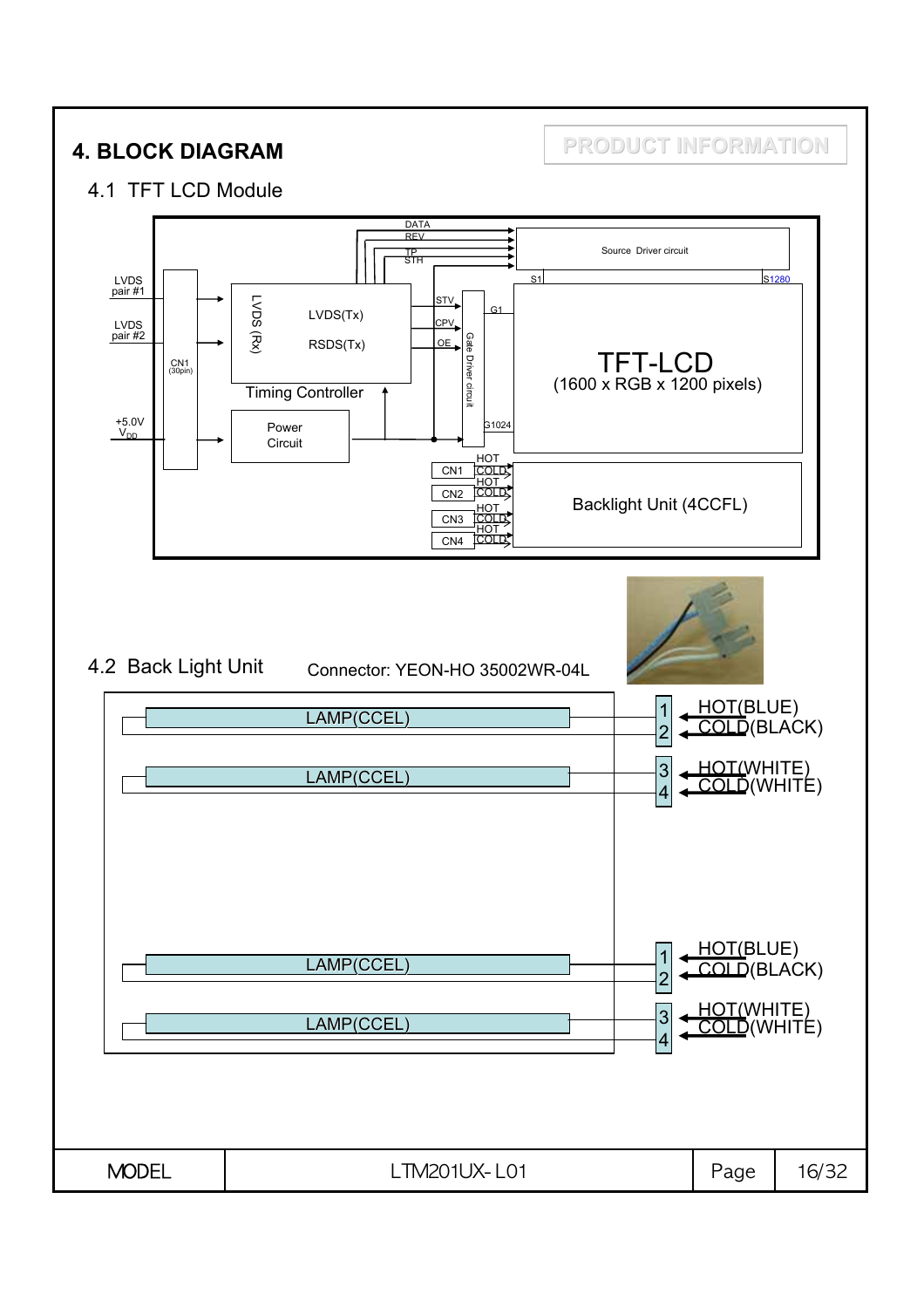# **5. Input Terminal Pin Assignment**

**PRODUCT INFORMATION**

# 5.1. Input Signal & Power ( Connector : UJU IS100-L30O-C23 or Compatible )

| PIN NO                                                          |  | <b>SYMBOL</b>              | <b>FUNCTION</b>                                                                                                                          |      |       |  |  |  |
|-----------------------------------------------------------------|--|----------------------------|------------------------------------------------------------------------------------------------------------------------------------------|------|-------|--|--|--|
| 1                                                               |  | $V_{DD}$                   |                                                                                                                                          |      |       |  |  |  |
| $\overline{2}$                                                  |  | $\mathsf{V}_{\mathsf{DD}}$ | Power Supply: +5V                                                                                                                        |      |       |  |  |  |
| 3                                                               |  | $V_{DD}$                   |                                                                                                                                          |      |       |  |  |  |
| 4                                                               |  | <b>NC</b>                  | No Connection                                                                                                                            |      |       |  |  |  |
| 5                                                               |  | <b>NC</b>                  | No Connection                                                                                                                            |      |       |  |  |  |
| 6                                                               |  | <b>NC</b>                  | No Connection                                                                                                                            |      |       |  |  |  |
| $\overline{7}$                                                  |  | <b>GND</b>                 | Power Ground                                                                                                                             |      |       |  |  |  |
| 8                                                               |  | RXE3+                      | Positive Transmission Data of Pixel 3 (EVEN data)                                                                                        |      |       |  |  |  |
| 9                                                               |  | RXE3-                      | Negative Transmission Data of Pixel 3 (EVEN data)                                                                                        |      |       |  |  |  |
| 10                                                              |  | RXEC+                      | Positive Sampling Clock (EVEN data)                                                                                                      |      |       |  |  |  |
| 11                                                              |  | RXEC-                      | Negative Sampling Clock (EVEN data)                                                                                                      |      |       |  |  |  |
| 12                                                              |  | RXE <sub>2+</sub>          | Positive Transmission Data of Pixel 2 (EVEN data)                                                                                        |      |       |  |  |  |
| 13                                                              |  | RXE2-                      | Negative Transmission Data of Pixel 2 (EVEN data)                                                                                        |      |       |  |  |  |
| 14                                                              |  | <b>GND</b>                 | Power Ground                                                                                                                             |      |       |  |  |  |
| 15                                                              |  | $RXE1+$                    | Positive Transmission Data of Pixel 1 (EVEN data)                                                                                        |      |       |  |  |  |
| 16                                                              |  | RXE1-                      | Negative Transmission Data of Pixel 1 (EVEN data)                                                                                        |      |       |  |  |  |
| 17                                                              |  | <b>GND</b>                 | Power Ground                                                                                                                             |      |       |  |  |  |
| 18                                                              |  | RXE0+                      | Positive Transmission Data of Pixel 0 (EVEN data)                                                                                        |      |       |  |  |  |
| 19                                                              |  | RXE0-                      | Negative Transmission Data of Pixel 0 (EVEN data)                                                                                        |      |       |  |  |  |
| 20                                                              |  | RXO3+                      | Positive Transmission Data of Pixel 3 (ODD data)                                                                                         |      |       |  |  |  |
| 21                                                              |  | RXO <sub>3</sub> -         | Negative Transmission Data of Pixel 3 (ODD data)                                                                                         |      |       |  |  |  |
| 22                                                              |  | RXOC+                      | Positive Sampling Clock (ODD data)                                                                                                       |      |       |  |  |  |
| 23                                                              |  | RXOC-                      | Negative Sampling Clock (ODD data)                                                                                                       |      |       |  |  |  |
| 24                                                              |  | <b>GND</b>                 | Power Ground                                                                                                                             |      |       |  |  |  |
| 25                                                              |  | <b>RXO2+</b>               | Positive Transmission Data of Pixel 2 (ODD data)                                                                                         |      |       |  |  |  |
| 26                                                              |  | <b>RXO2-</b>               | Negative Transmission Data of Pixel 2 (ODD data)                                                                                         |      |       |  |  |  |
| 27                                                              |  | <b>RXO1+</b>               | Positive Transmission Data of Pixel 1 (ODD data)                                                                                         |      |       |  |  |  |
| 28                                                              |  | <b>RXO1-</b>               | Negative Transmission Data of Pixel 1 (ODD data)                                                                                         |      |       |  |  |  |
| 29                                                              |  | <b>RXO0+</b>               | Positive Transmission Data of Pixel 0 (ODD data)                                                                                         |      |       |  |  |  |
| 30<br>RXO0-<br>Negative Transmission Data of Pixel 0 (ODD data) |  |                            |                                                                                                                                          |      |       |  |  |  |
|                                                                 |  |                            | * If the system already uses the 5, 6pins, it should keep under GND level<br>The voltage applied to those pins should not exceed -200mV. |      |       |  |  |  |
| <b>MODEL</b>                                                    |  |                            | LTM201UX-L01                                                                                                                             | Page | 17/32 |  |  |  |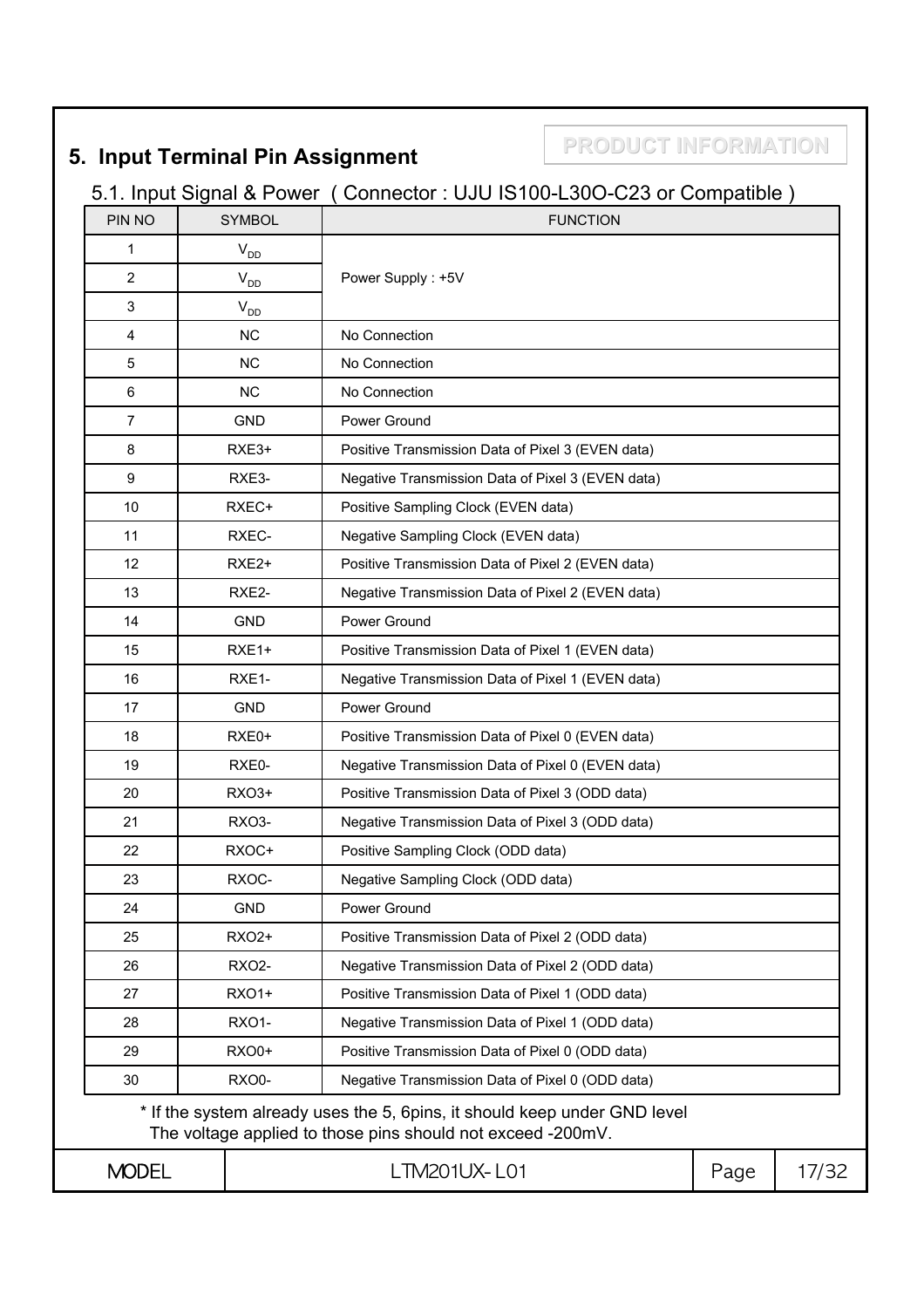|              |                                                                                                                                                                                                                              | PRODUCT INFORMATION |      |       |
|--------------|------------------------------------------------------------------------------------------------------------------------------------------------------------------------------------------------------------------------------|---------------------|------|-------|
|              | Note) Pin number starts from Right side                                                                                                                                                                                      |                     |      |       |
|              | <b>PCB</b><br>Pin No. 30                                                                                                                                                                                                     | Pin No. 1           |      |       |
|              | #30<br><u> 888888888888888888888888888888</u><br>□<br>connect name<br>#30                                                                                                                                                    | #1<br>#1            |      |       |
|              | Fig. Connector diagram                                                                                                                                                                                                       |                     |      |       |
|              | a. All GND pins should be connected together and also be connected to the<br>LCD's metal chassis.<br>b. All power input pins should be connected together.<br>c. All NC pins should be separated from other signal or power. |                     |      |       |
| <b>MODEL</b> | LTM201UX-L01                                                                                                                                                                                                                 |                     | Page | 18/32 |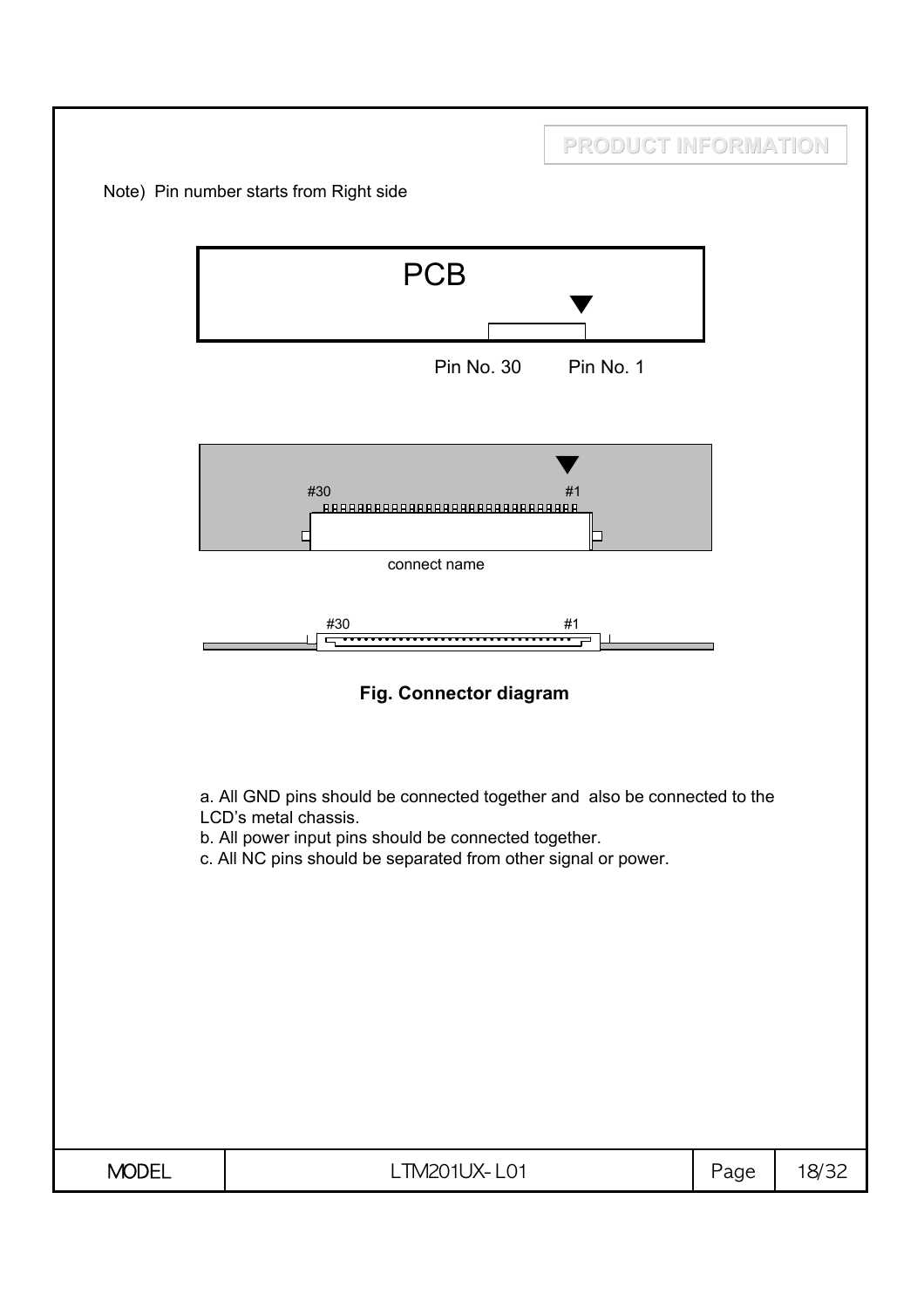# 5.2 LVDS Interface

# 5.2.1 Odd Pixel Data (1st pixel data)

| 1st LVDS Transmitter (DS90C383, DS90C385) Signal Interface |                     |                 |                            |                    |                  |                                                |                              |              |
|------------------------------------------------------------|---------------------|-----------------|----------------------------|--------------------|------------------|------------------------------------------------|------------------------------|--------------|
|                                                            | Device Input<br>Pin |                 | Device Input Signal        | Output             |                  | To LTM170EU<br>Interface (CN101)               |                              |              |
| N<br>$\circ$                                               | Symbol              | Symbol          | Function                   | Signal             | Termin<br>al     |                                                | Symbol                       |              |
| 51                                                         | TXIN <sub>0</sub>   | RO <sub>0</sub> | Red Odd Pixel Data (LSB)   |                    |                  |                                                |                              |              |
| 52                                                         | TXIN1               | RO <sub>1</sub> | Red Odd Pixel Data         |                    |                  |                                                |                              |              |
| 54                                                         | TXIN <sub>2</sub>   | RO <sub>2</sub> | Red Odd Pixel Data         | TXOUT0-<br>TXOUT0+ | No. 1<br>No. 2   |                                                | <b>RXO0-</b><br><b>RXO0+</b> |              |
| 55                                                         | TXIN3               | RO <sub>3</sub> | Red Odd Pixel Data         |                    |                  |                                                |                              |              |
| 56                                                         | TXIN4               | RO <sub>4</sub> | Red Odd Pixel Data         |                    |                  |                                                |                              |              |
| $\overline{2}$                                             | TXIN <sub>5</sub>   | RO <sub>7</sub> | Red Odd Pixel Data (MSB)   | TXOUT3-<br>TXOUT3+ | No. 10<br>No. 11 |                                                | RXO3-<br>RXO3+               |              |
| 3                                                          | TXIN6               | RO <sub>5</sub> | Red Odd Pixel Data         | TXOUT0-            | No. 1            |                                                | <b>RXO0-</b>                 |              |
| 4                                                          | TXIN7               | GO <sub>0</sub> | Green Odd Pixel Data (LSB) | TXOUT0+<br>No. 2   |                  |                                                | <b>RXO0+</b>                 |              |
| 6                                                          | TXIN8               | GO <sub>1</sub> | Green Odd Pixel Data       | TXOUT1-<br>No. 3   |                  |                                                | <b>RXO1-</b>                 |              |
| $\overline{7}$                                             | TXIN9               | GO <sub>2</sub> | Green Odd Pixel Data       | TXOUT1+            | No. 4            |                                                | <b>RXO1+</b>                 |              |
| 8                                                          | TXIN10              | GO <sub>6</sub> | Green Odd Pixel Data       | TXOUT3-            | No. 10           |                                                | RXO3-                        |              |
| 10                                                         | TXIN11              | GO7             | Green Odd Pixel Data (MSB) | TXOUT3+            | No. 11           |                                                | RXO3+                        |              |
| 11                                                         | TXIN12              | GO <sub>3</sub> | Green Odd Pixel Data       |                    |                  |                                                |                              |              |
| 12                                                         | TXIN13              | GO <sub>4</sub> | Green Odd Pixel Data       | TXOUT1-            | No. 3            |                                                | <b>RXO1-</b>                 |              |
| 14                                                         | TXIN14              | GO <sub>5</sub> | Green Odd Pixel Data       | TXOUT1+            |                  | No. 4                                          |                              | <b>RXO1+</b> |
| 15                                                         | TXIN15              | BO <sub>0</sub> | Blue Odd Pixel Data (LSB)  |                    |                  |                                                |                              |              |
| 16                                                         | TXIN16              | BO <sub>6</sub> | <b>Blue Odd Pixel Data</b> | TXOUT3-            | No. 10           |                                                | RXO <sub>3</sub> -           |              |
| 18                                                         | TXIN17              | BO <sub>7</sub> | Blue Odd Pixel Data (MSB)  | TXOUT3+            | No. 11           |                                                | RXO3+                        |              |
| 19                                                         | TXIN18              | BO <sub>1</sub> | <b>Blue Odd Pixel Data</b> | TXOUT1-<br>TXOUT1+ |                  | <b>RXO1-</b><br>No. 3<br><b>RXO1+</b><br>No. 4 |                              |              |
| 20                                                         | TXIN19              | BO <sub>2</sub> | <b>Blue Odd Pixel Data</b> |                    |                  |                                                |                              |              |
| 22                                                         | TXIN20              | BO <sub>3</sub> | <b>Blue Odd Pixel Data</b> | TXOUT2-            | No. 5            |                                                | <b>RXO2-</b>                 |              |
| 23                                                         | TXIN21              | BO <sub>4</sub> | <b>Blue Odd Pixel Data</b> | TXOUT2+            | No. 6            |                                                | <b>RXO2+</b>                 |              |
| 24                                                         | TXIN22              | BO <sub>5</sub> | <b>Blue Odd Pixel Data</b> |                    |                  |                                                |                              |              |
| 50                                                         | TXIN27              | RO <sub>6</sub> | Red Odd Pixel Data         | TXOUT3-<br>TXOUT3+ | No. 10<br>No. 11 |                                                | <b>RXO3-</b><br>RXO3+        |              |
| <b>MODEL</b>                                               |                     |                 | LTM201UX-L01               |                    |                  | Page                                           | 19/32                        |              |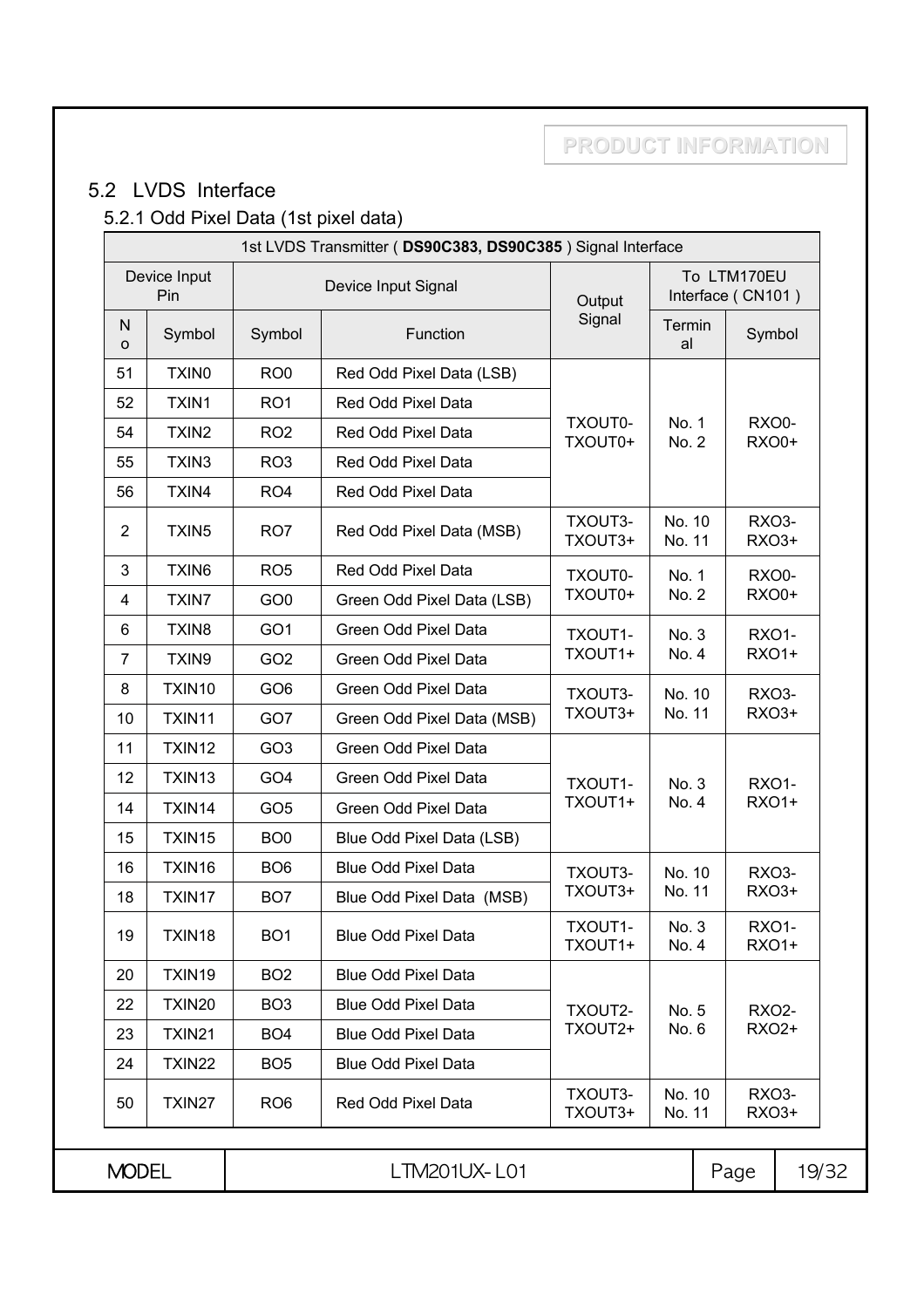# 5.2.2 Even Pixel Data (2nd pixel data)

| 2nd LVDS Transmitter (DS90C383, DS90C385) Signal Interface |                       |                 |                              |                                                      |                  |                            |                   |
|------------------------------------------------------------|-----------------------|-----------------|------------------------------|------------------------------------------------------|------------------|----------------------------|-------------------|
| Device Input Pin                                           |                       |                 | Device Input Signal          | To LTM170EU<br>Output<br>Interface (CN101)<br>Signal |                  |                            |                   |
| <b>No</b>                                                  | Symbol                | Symbol          | Function                     |                                                      | Terminal         |                            | Symbol            |
| 51                                                         | <b>TXINO</b>          | RE <sub>0</sub> | Red Even Pixel Data (LSB)    |                                                      |                  |                            |                   |
| 52                                                         | TXIN1                 | RE1             | Red Even Pixel Data          |                                                      |                  |                            |                   |
| 54                                                         | TXIN <sub>2</sub>     | RE <sub>2</sub> | Red Even Pixel Data          | TXOUT0-<br>TXOUT0+                                   | No. 12<br>No. 13 |                            | RXE0-<br>RXE0+    |
| 55                                                         | TXIN3                 | RE3             | Red Even Pixel Data          |                                                      |                  |                            |                   |
| 56                                                         | TXIN4                 | RE4             | Red Even Pixel Data          |                                                      |                  |                            |                   |
| $\overline{2}$                                             | TXIN <sub>5</sub>     | RE7             | Red Even Pixel Data (MSB)    | TXOUT3-<br>TXOUT3+                                   | No. 22<br>No. 23 |                            | RXE3-<br>RXE3+    |
| 3                                                          | TXIN6                 | RE <sub>5</sub> | Red Even Pixel Data          | TXOUT0-<br>No. 12<br>TXOUT0+<br>No. 13               |                  |                            | RXE0-             |
| 4                                                          | <b>TXIN7</b>          | GE <sub>0</sub> | Green Even Pixel Data (LSB)  |                                                      |                  |                            | RXE0+             |
| 6                                                          | TXIN8                 | GE1             | Green Even Pixel Data        | TXOUT1-                                              | No. 15           |                            | RXE1-             |
| 7                                                          | TXIN9                 | GE <sub>2</sub> | Green Even Pixel Data        | TXOUT1+                                              | No. 16           |                            | RXE1+             |
| 8                                                          | TXIN10                | GE <sub>6</sub> | <b>Green Even Pixel Data</b> | TXOUT3-                                              | No. 22           |                            | RXE3-             |
| 10                                                         | TXIN11                | GE7             | Green Even Pixel Data (MSB)  | TXOUT3+                                              | No. 23           |                            | RXE3+             |
| 11                                                         | TXIN12                | GE <sub>3</sub> | Green Even Pixel Data        |                                                      |                  |                            |                   |
| 12                                                         | TXIN13                | GE4             | Green Even Pixel Data        | TXOUT1-                                              | No. 15           |                            | RXE1-             |
| 14                                                         | TXIN14                | GE <sub>5</sub> | Green Even Pixel Data        | TXOUT1+                                              | No. 16           |                            | RXE1+             |
| 15                                                         | TXIN15                | BE <sub>0</sub> | Blue Even Pixel Data (LSB)   |                                                      |                  |                            |                   |
| 16                                                         | TXIN16                | BE <sub>6</sub> | <b>Blue Even Pixel Data</b>  | TXOUT3-                                              | No. 22           |                            | RXE3-             |
| 18                                                         | TXIN17                | BE7             | Blue Even Pixel Data (MSB)   | TXOUT3+                                              | No. 23           |                            | RXE3+             |
| 19                                                         | TXIN18                | BE <sub>1</sub> | <b>Blue Even Pixel Data</b>  | TXOUT1-<br>TXOUT1+                                   | No. 15<br>No. 16 | RXE1-<br>RXE <sub>1+</sub> |                   |
| 20                                                         | TXIN19                | BE <sub>2</sub> | <b>Blue Even Pixel Data</b>  |                                                      |                  |                            |                   |
| 22                                                         | TXIN20                | BE3             | <b>Blue Even Pixel Data</b>  | TXOUT2-                                              | No. 18           |                            | RXE2-             |
| 23                                                         | TXIN21                | BE4             | <b>Blue Even Pixel Data</b>  | TXOUT2+                                              | No. 19           |                            | RXE <sub>2+</sub> |
| 24                                                         | TXIN22                | BE <sub>5</sub> | <b>Blue Even Pixel Data</b>  |                                                      |                  |                            |                   |
| 50                                                         | TXIN27                | RE <sub>6</sub> | Red Even Pixel Data          | TXOUT3-<br>TXOUT3+                                   | No. 22<br>No. 23 |                            | RXE3-<br>RXE3+    |
| <b>MODEL</b>                                               | LTM201UX-L01<br>20/32 |                 |                              |                                                      |                  |                            |                   |
|                                                            |                       |                 |                              |                                                      |                  | Page                       |                   |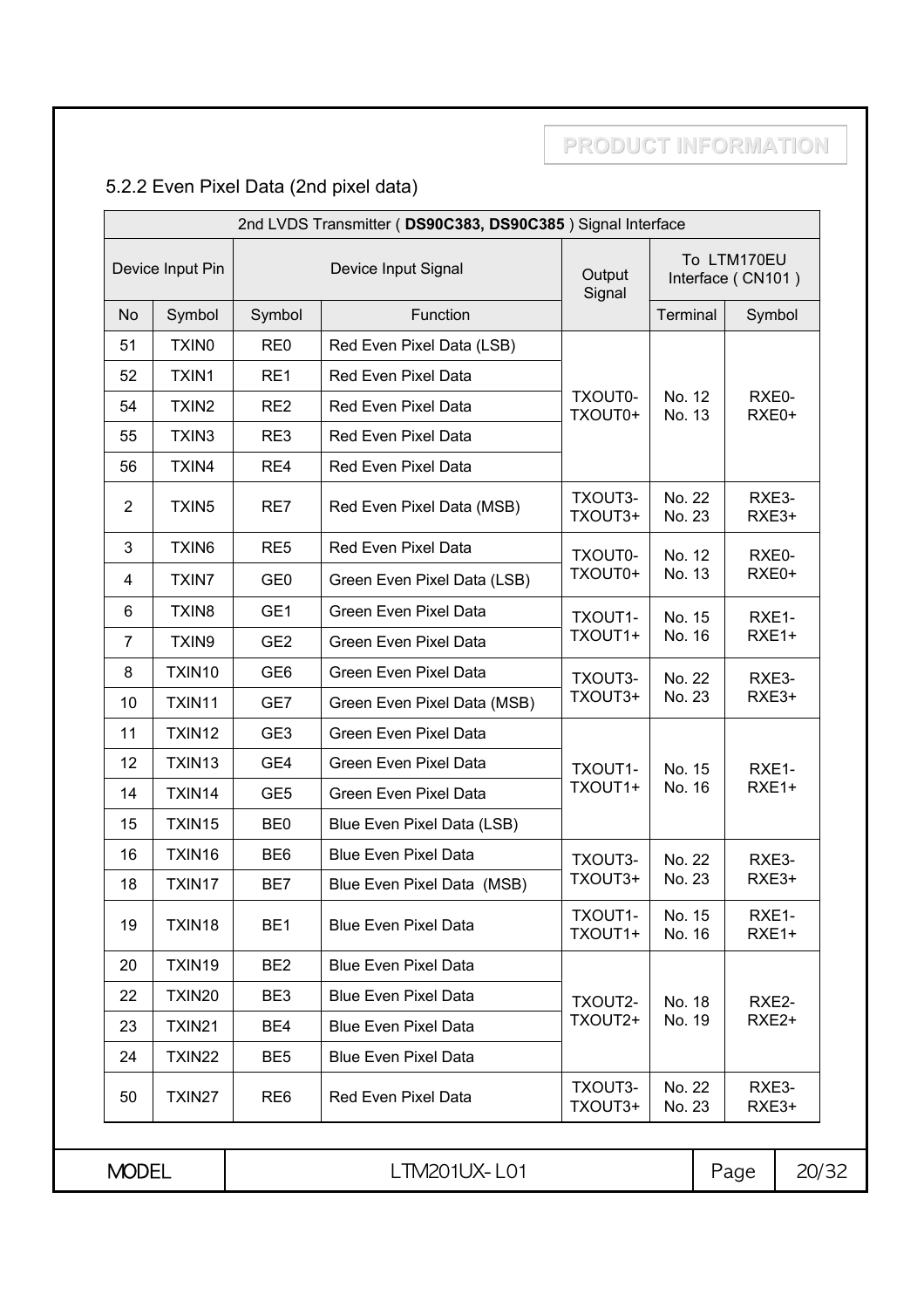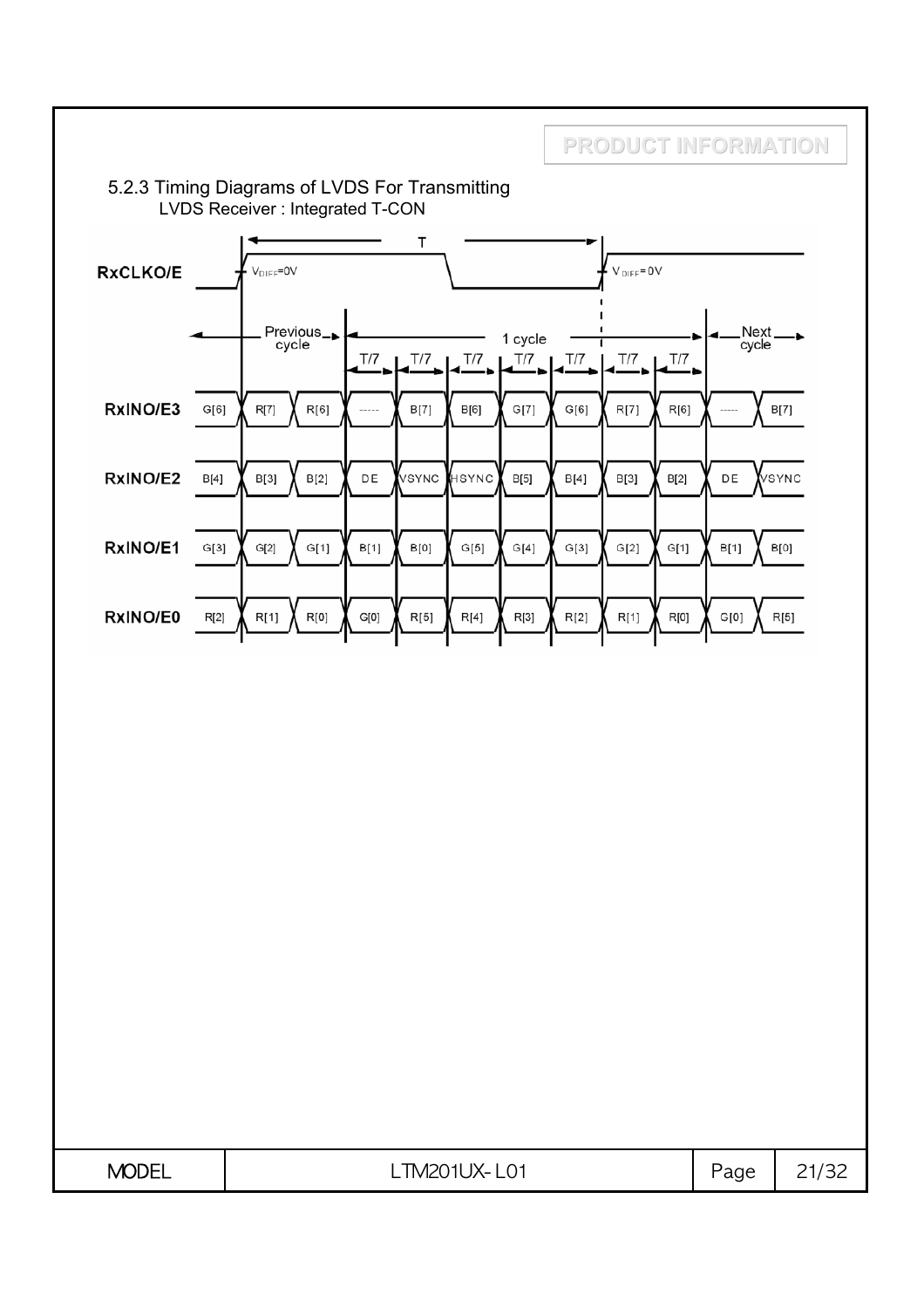# 5.3 Back Light Unit

|       | Pin No.                   | Input             | Color                             | Function            |  |  |
|-------|---------------------------|-------------------|-----------------------------------|---------------------|--|--|
|       | 1                         | Hot1              | <b>Blue</b>                       | <b>High Voltage</b> |  |  |
|       | $\overline{2}$            | Cold1             | <b>Black</b>                      | Ground              |  |  |
| Upper | 3                         | Hot <sub>2</sub>  | White                             | <b>High Voltage</b> |  |  |
|       | 4                         | Cold <sub>2</sub> | White                             | Ground              |  |  |
|       | 1                         | Hot1              | <b>Blue</b>                       | <b>High Voltage</b> |  |  |
|       | 2                         | Cold1             | <b>Black</b>                      | Ground              |  |  |
| Lower | 3                         | Hot <sub>2</sub>  | White                             | <b>High Voltage</b> |  |  |
|       | 4                         | Cold <sub>2</sub> | White                             | Ground              |  |  |
|       | Connect<br>or<br>Part No. |                   | YEON-HO 35002WR-04L or equivalent |                     |  |  |

| <b>MODEL</b> | TM20 L<br>ົ <sup>\</sup> 1LJX= ເ<br>$-LU$<br>∟……∟∪ | -<br>age | ᅩ<br>__ |
|--------------|----------------------------------------------------|----------|---------|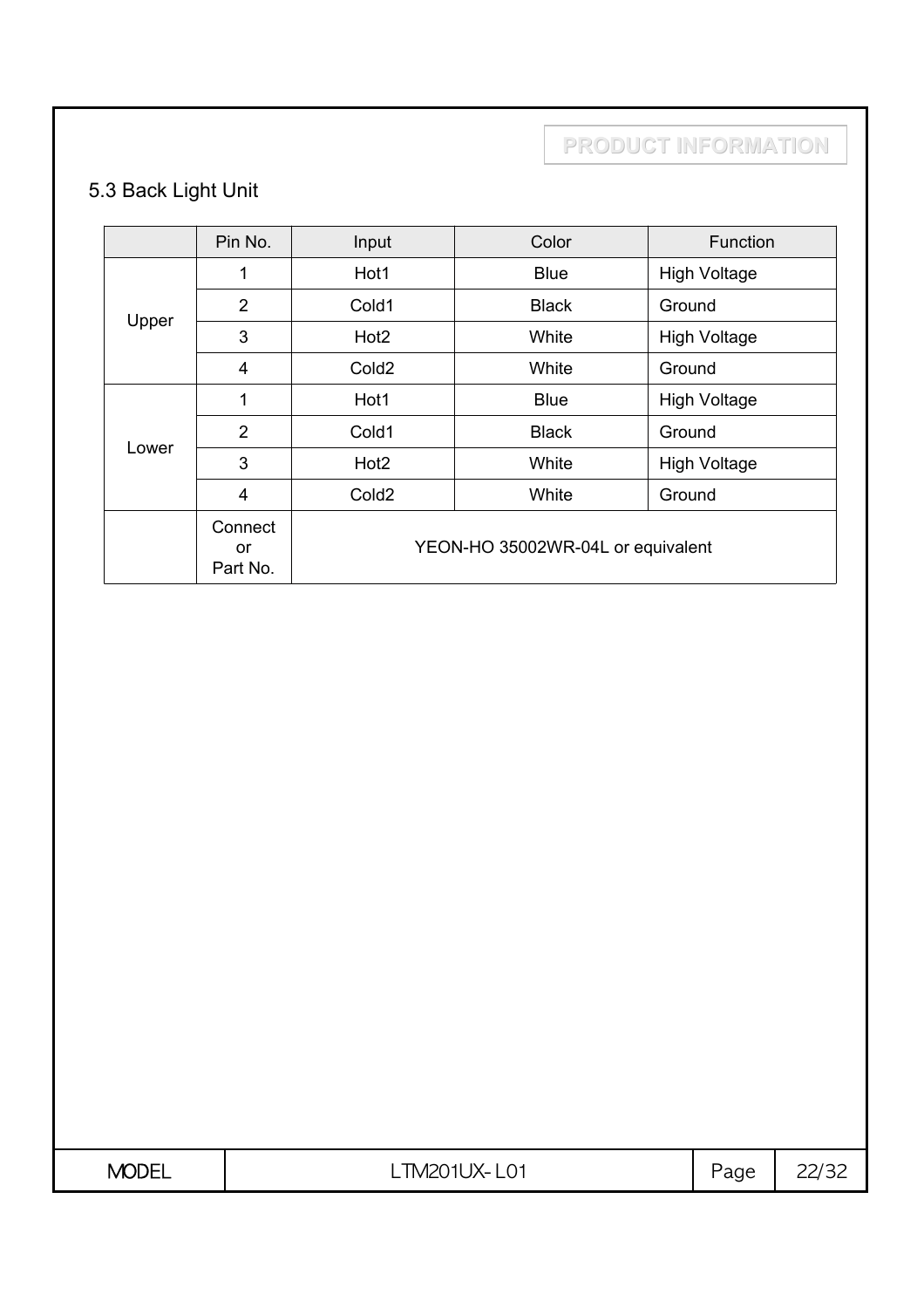#### 5.4 Input Signals, Basic Display Colors and Gray Scale of Each Color

**PRODUCT INFORMATION**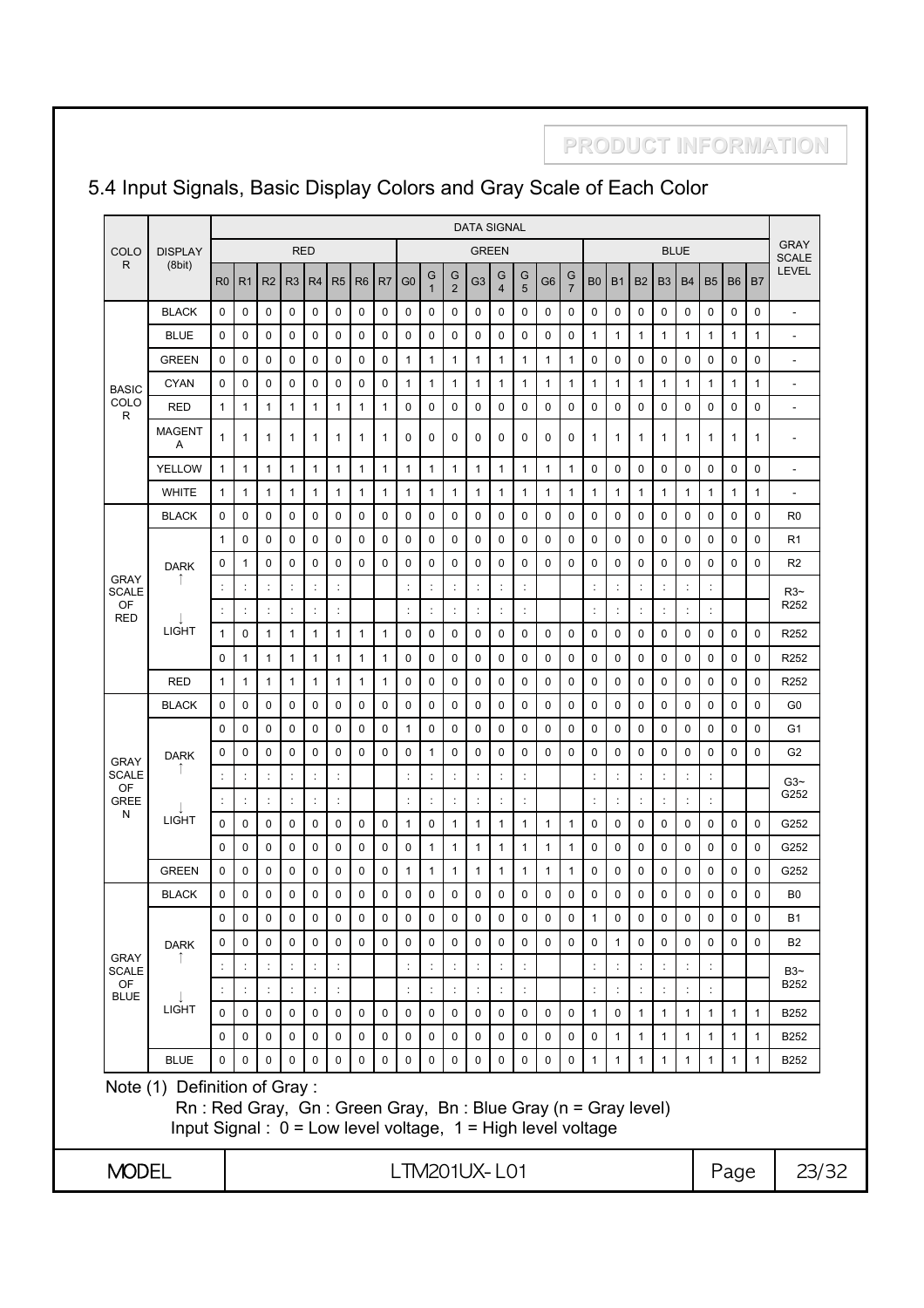# **6. Interface Timing**

6.1 Timing Parameters ( DE only mode )

| <b>SIGNAL</b>            | <b>ITEM</b>                     | <b>SYMBOL</b>             | MIN.  | TYP. | MAX.                     | Unit       | <b>NOTE</b>  |
|--------------------------|---------------------------------|---------------------------|-------|------|--------------------------|------------|--------------|
| <b>Clock</b>             |                                 | $1/T_c$                   | 54.34 | 65.2 | 85.0                     | <b>MHz</b> |              |
| <b>Hsync</b>             | Frequency                       | $F_H$                     | 61.7  | 74.1 | 93.2                     | <b>KHz</b> | ۰            |
| Vsync                    |                                 | $F_{V}$                   | 50    | 60   | 75                       | Hz         |              |
| Vertical<br>Display Term | <b>Active Display</b><br>Period | $T_{VD}$                  | 1200  | 1200 | 1200                     | lines      |              |
|                          | Vertical<br>Total               | $\mathsf{T}_{\mathsf{v}}$ | 1229  | 1235 | $\overline{a}$           | lines      |              |
| Horizontal               | <b>Active Display</b><br>Period | $T_{HD}$                  | 800   | 800  | 800                      | clocks     | 2pixel/clock |
| Display Term             | Horizontal<br>Total             | $T_{\rm H}$               | 850   | 880  | $\overline{\phantom{a}}$ | clocks     | 2pixel/clock |

Note (1) This product is DE only mode. The input of Hsync & Vsync signal does not have an effect on normal operation.

(2) Test Point : TTL control signal and CLK at LVDS Tx input terminal in system

 $(3)$  Internal Vcc =  $3.3V$ 

(4) VESA Standard CVT Reduced Blank Timing.

| <b>MODE</b> | <b>IV</b><br>TN 120<br>ו דו<br>$1\lambda - 1$<br>-- | $\sim$<br>uy | $\sim$<br>ว⊿,<br>— |
|-------------|-----------------------------------------------------|--------------|--------------------|
|             |                                                     |              |                    |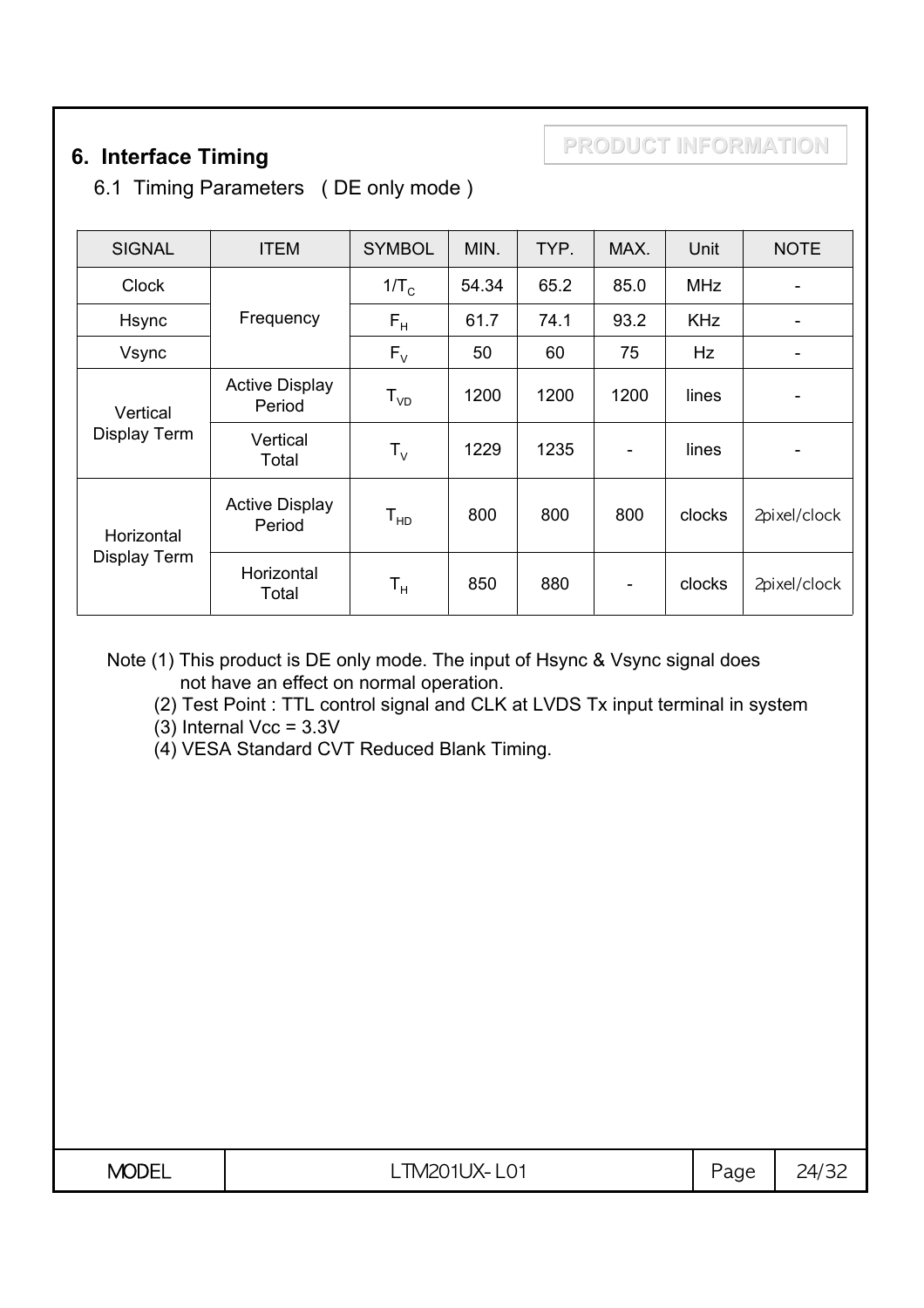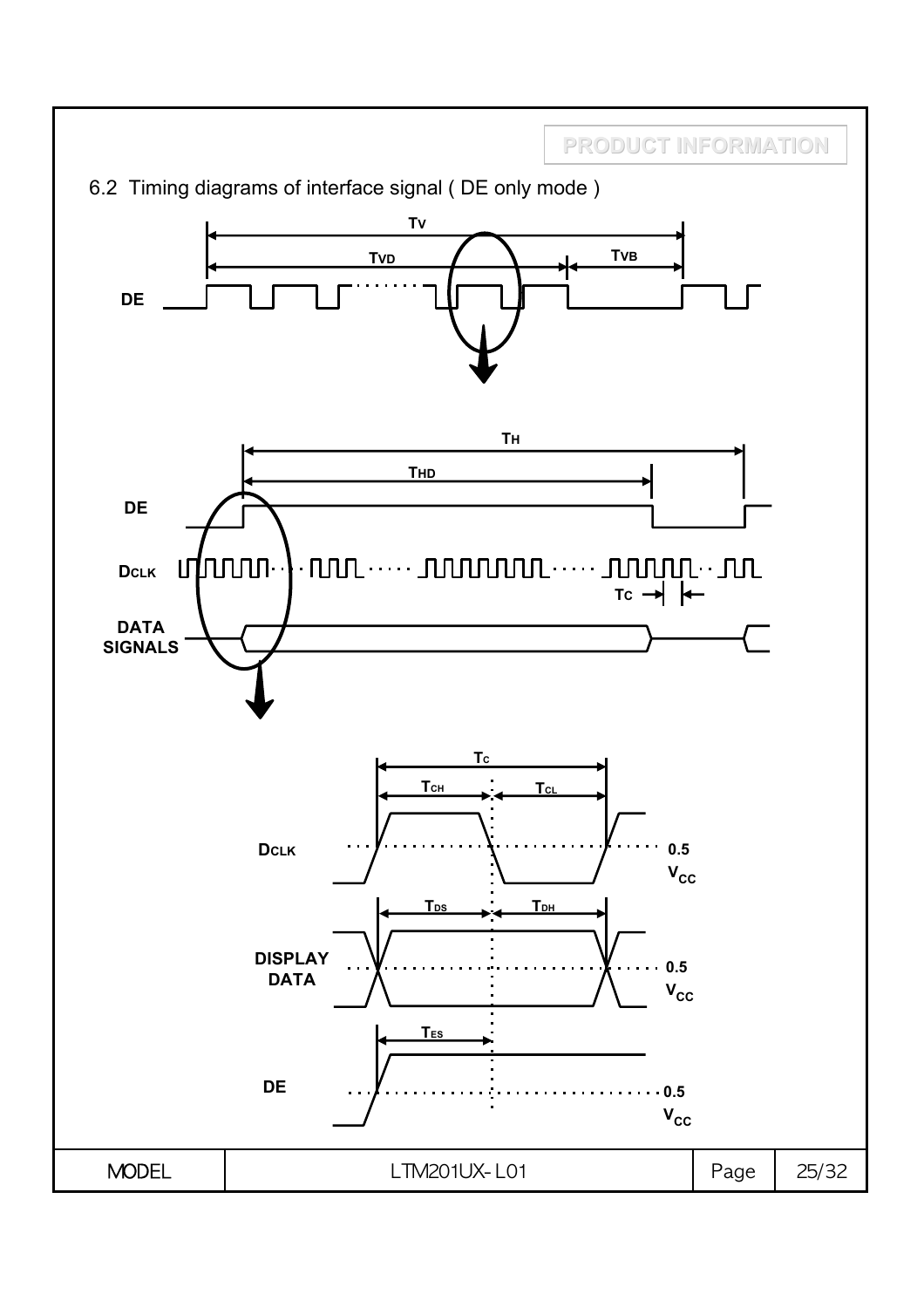#### 6.3 Power ON/OFF Sequence

To prevent a latch-up or DC operation of the LCD Module, the power on/off sequence should be as the diagram below.

**PRODUCT INFORMATION**

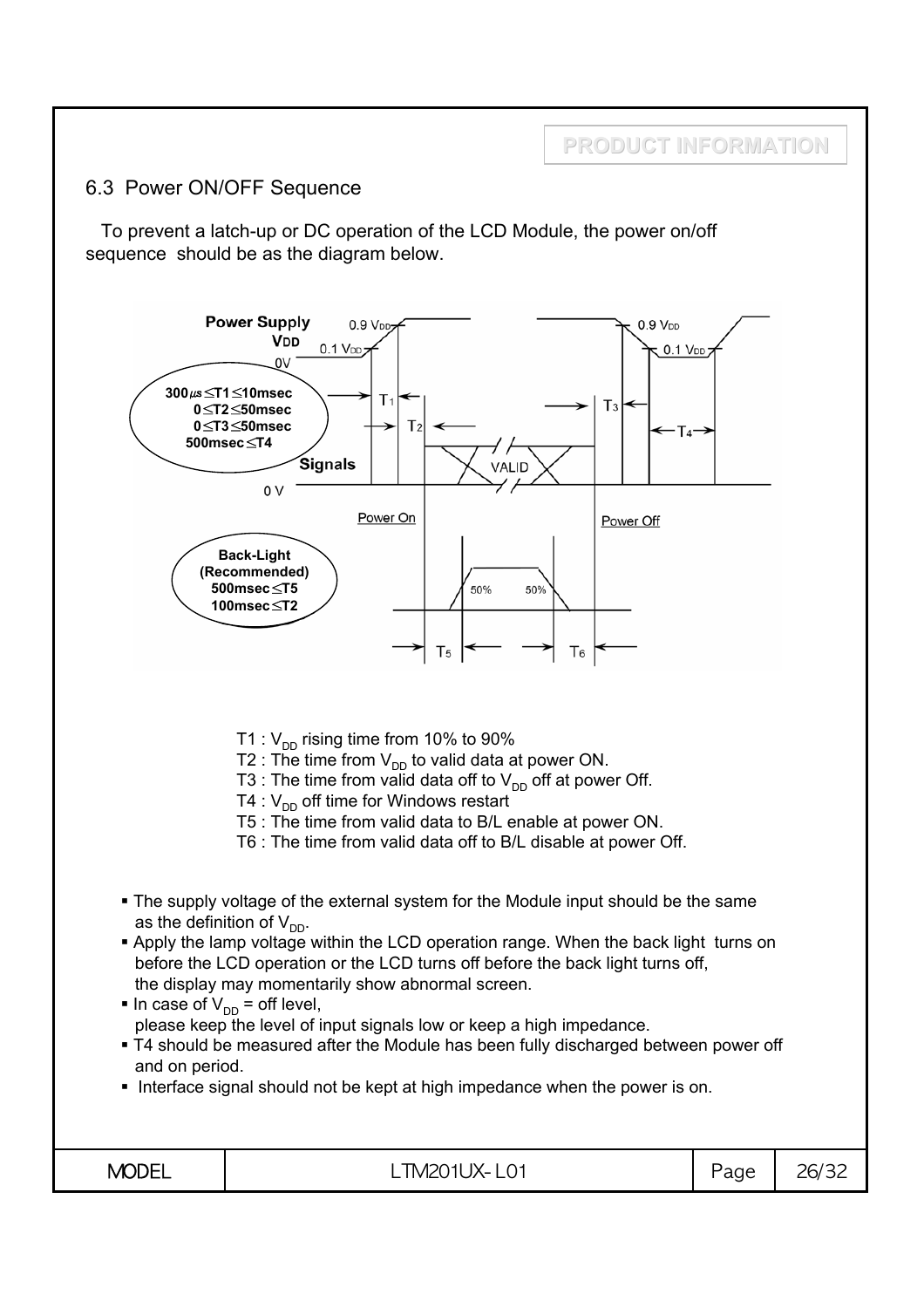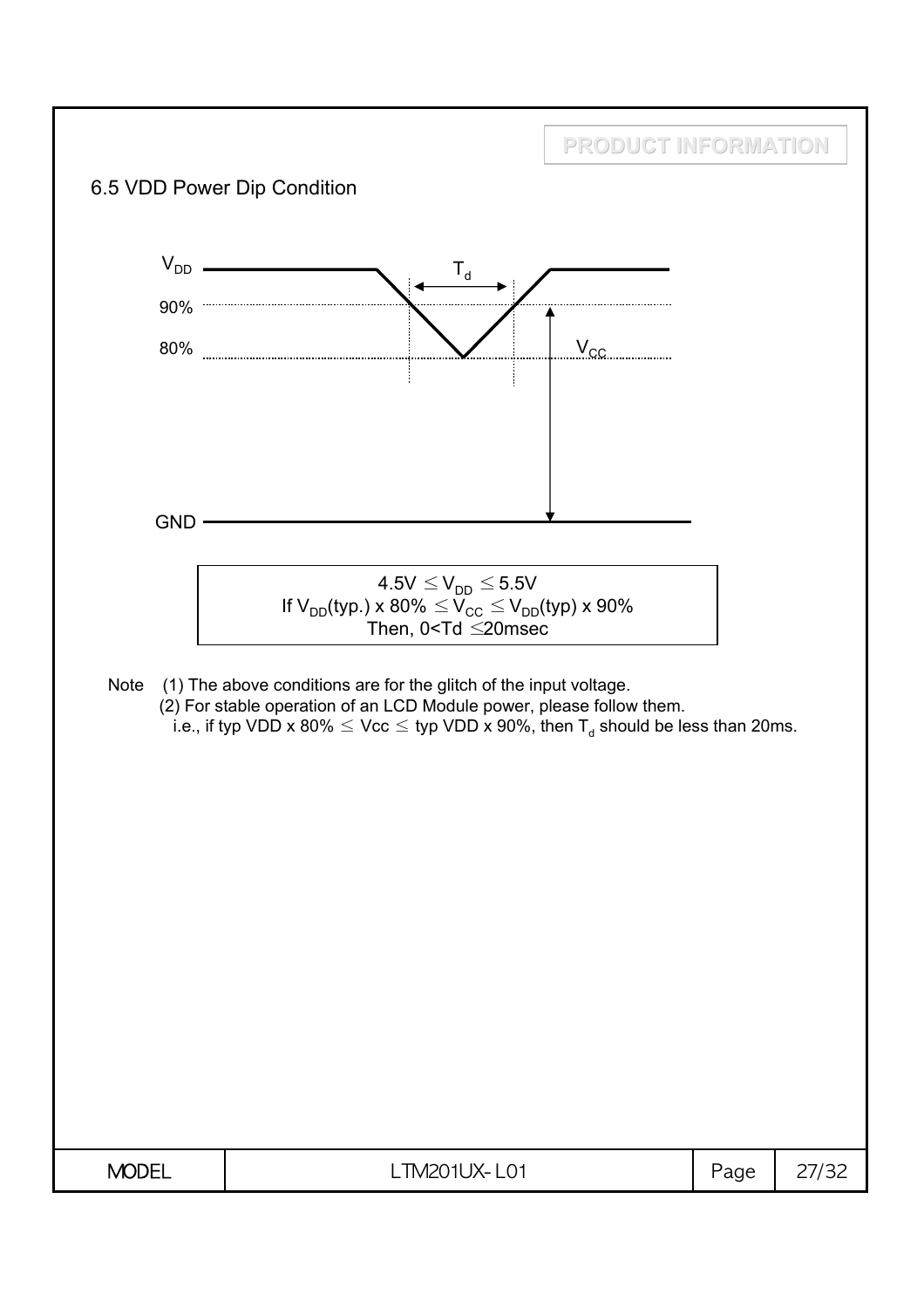[ Refer to the next page ]

**7. Outline Dimension PRODUCT INFORMATION**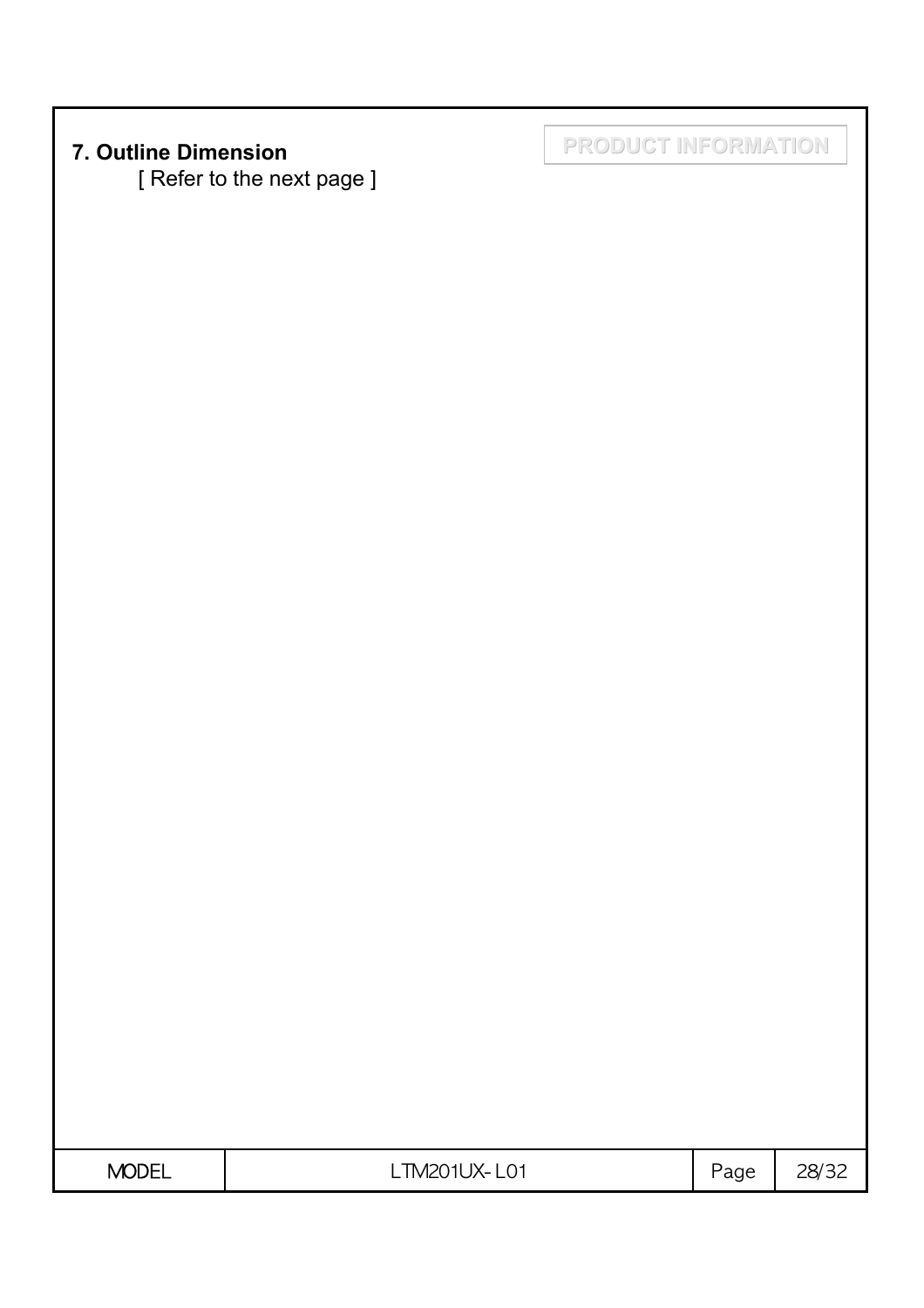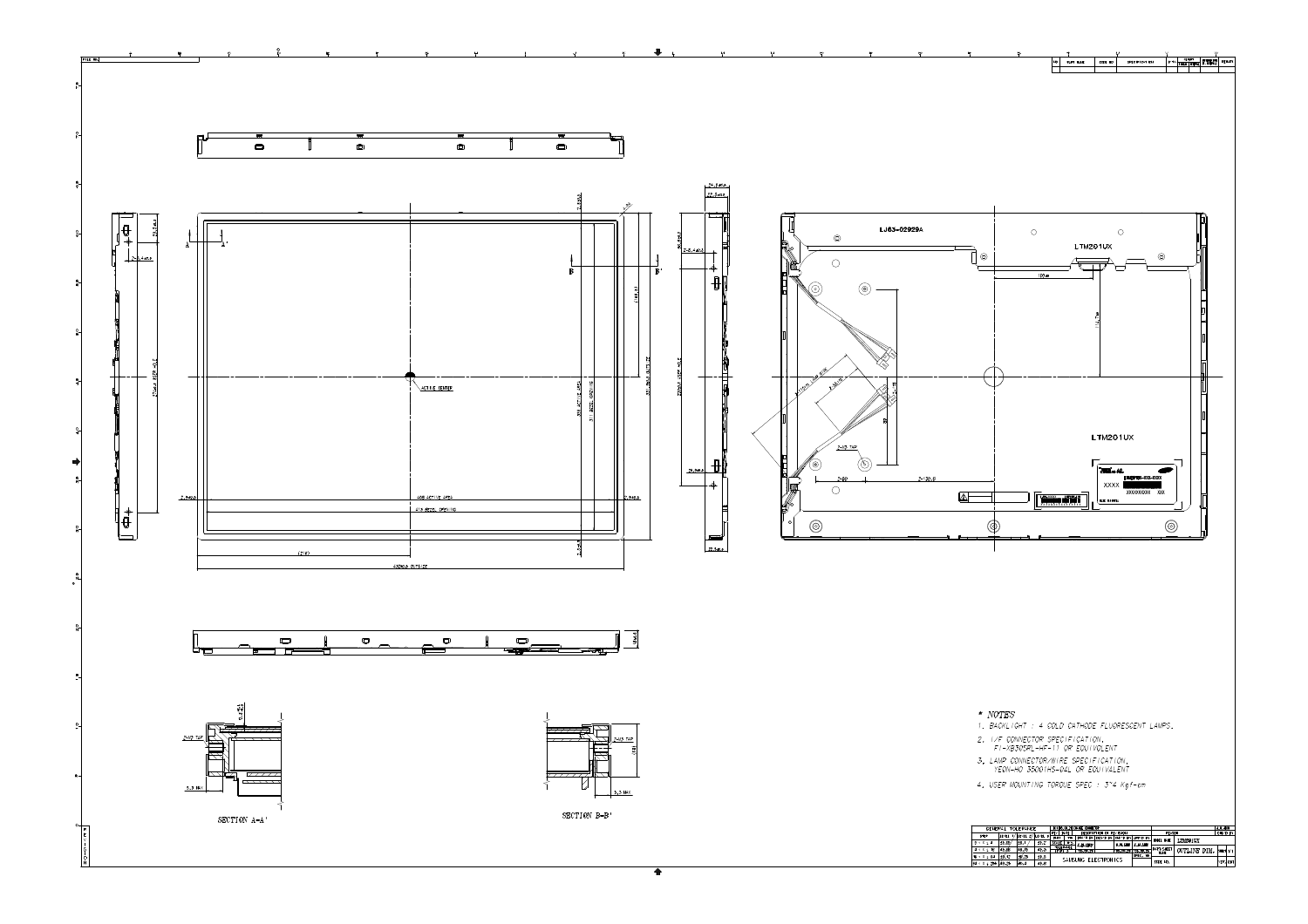#### **8. General Precautions**

# **PRODUCT INFORMATION**

#### 8.1 Handling

- (a) When the module is assembled, it should be attached to the system firmly using all mounting holes. Be careful not to twist and bend the module.
- (b) Because the inverter uses high voltages, it should be disconnected from power source before it is assembled or disassembled.
- (c) Refrain from strong mechanical shock and / or any force to the module. In addition to damage, it may cause improper operation or damage to the module and CCFT back light.
- (d) Note that polarizer films are very fragile and could be damaged easily. Do not press or scratch the surface harder than a HB pencil lead.
- (e) Wipe off water droplets or oil immediately. If you leave the droplets for a long time, staining or discoloration may occur.
- (f) If the surface of the polarizer is dirty, clean it using absorbent cotton or soft cloth.
- (g) Desirable cleaners are water, IPA (Isopropyl Alcohol) or Hexane. Do not use Ketone type materials (ex. Acetone), Ethyl alcohol, Toluene, Ethyl acid or Methyl chloride. It might cause permanent damage to the polarizer due to chemical reaction.
- (h) If the liquid crystal material leaks from the panel, it should be kept away from the eyes or mouth . In case of contact with hands, legs or clothes, it must be washed away with soap thoroughly.
- (i) Protect the Module from static, or the CMOS Gate Array IC would be damaged.
- (j) Use finger-stalls with soft gloves in order to keep display clean during the incoming inspection and assembly process.
- (k) Do not disassemble the Module.
- (l) Do not pull or fold the lamp wire.
- (m) Do not adjust the variable resistor located on the Module.
- (n) Protection film for polarizer on the Module should be slowly peeled off just before use so that the electrostatic charge can be minimized.
- (o) Pins of I/F connector should not be touched directly with bare hands.

| <b>MODEL</b> | L M201UX-1<br>- LU . | -<br>Page | ำ∩<br>3U/<br>″ J∟ |
|--------------|----------------------|-----------|-------------------|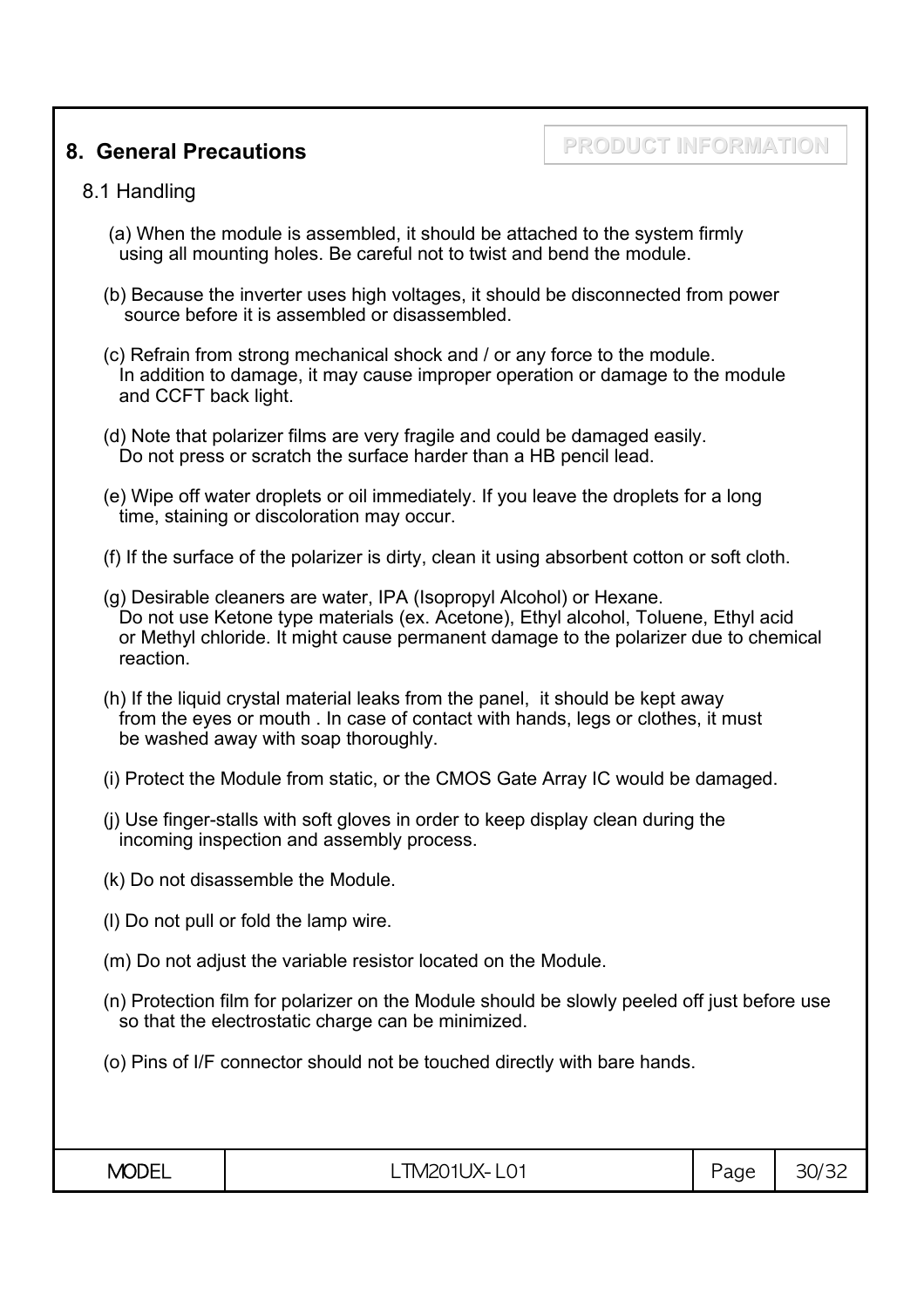#### 8.2 Storage

- (a) Do not leave the Module in high temperature, and high humidity for a long time. It is highly recommended to store the Module with temperature from 0 to 35℃ and relative humidity of less than 70%.
- (b) Do not store the TFT-LCD Module in direct sunlight.
- (c) The Module should be stored in a dark place. It is prohibited to apply sunlight or fluorescent light in storing.

#### 8.3 Operation

- (a) Do not connect or disconnect the Module in the "Power On" condition.
- (b) Power supply should always be turned on/off by the item 6.3 "Power on/off sequence"
- (c) Module has high frequency circuits. Sufficient suppression to the electromagnetic interference should be done by system manufacturers. Grounding and shielding methods may be important to minimize the interference.
- (d) The cable between the back light connector and its inverter power supply should be connected directly with a minimized length. A longer cable between the back light and the inverter may cause lower luminance of lamp(CCFT) and may require higher startup voltage(Vs).
- 8.4 Operation Condition Guide
	- (a) The LCD product should be operated under normal conditions. Normal condition is defined as below;
		- Temperature : 20±15℃
		- Humidity :  $65\pm20\%$
		- Display pattern : continually changing pattern (Not stationary)
	- (b) If the product will be used in extreme conditions such as high temperature, humidity, display patterns or operation time etc.., It is strongly recommended to contact SEC for Application engineering advice. Otherwise, its reliability and function may not be guaranteed. Extreme conditions are commonly found at Airports, Transit Stations, Banks, Stock market, and Controlling systems.

| $200 - 1$<br>ו⊣נונ<br>VL.<br>. | -<br>◡<br>1 A –<br>ᄔᄓ<br>∟……<br>$\sim$ | $\overline{\phantom{a}}$<br>്ദവല<br>uu<br>پ | ∽<br>-<br>ے ب<br>یست |
|--------------------------------|----------------------------------------|---------------------------------------------|----------------------|
|--------------------------------|----------------------------------------|---------------------------------------------|----------------------|